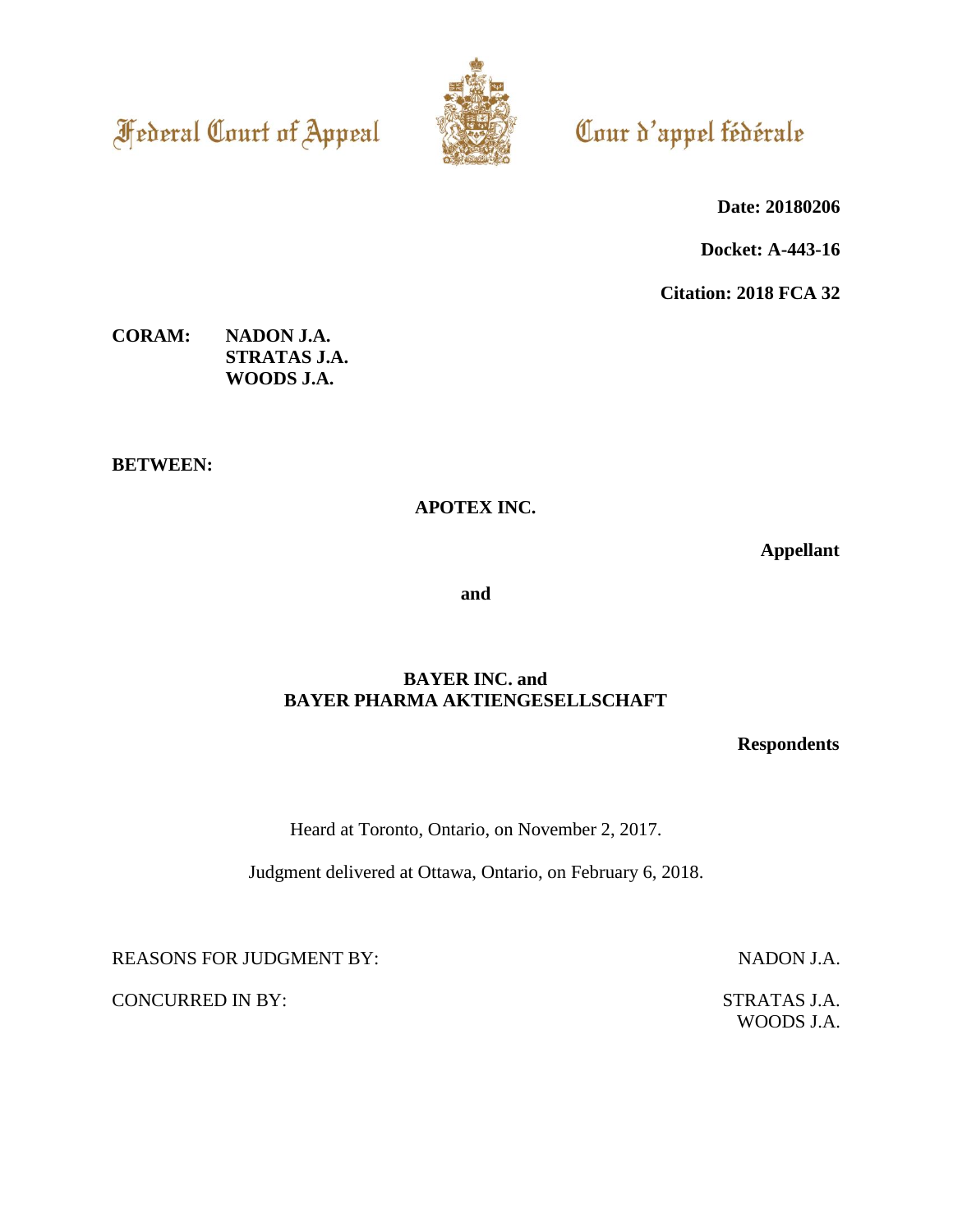**Federal Court of Appeal** 



# Cour d'appel fédérale

**Date: 20180206**

**Docket: A-443-16**

**Citation: 2018 FCA 32**

### **CORAM: NADON J.A. STRATAS J.A. WOODS J.A.**

**BETWEEN:**

## **APOTEX INC.**

**Appellant**

**and**

# **BAYER INC. and BAYER PHARMA AKTIENGESELLSCHAFT**

**Respondents**

# **REASONS FOR JUDGMENT**

### **NADON J.A.**

I. Introduction

[1] On September 7, 2016 Mr. Justice Fothergill (the Judge) held that the respondents'

patent 2,382,426 (the '426 Patent) had been infringed by the appellant: 2016 FC 1013. On

October 27, 2016, he held that the respondents were entitled to elect between their damages and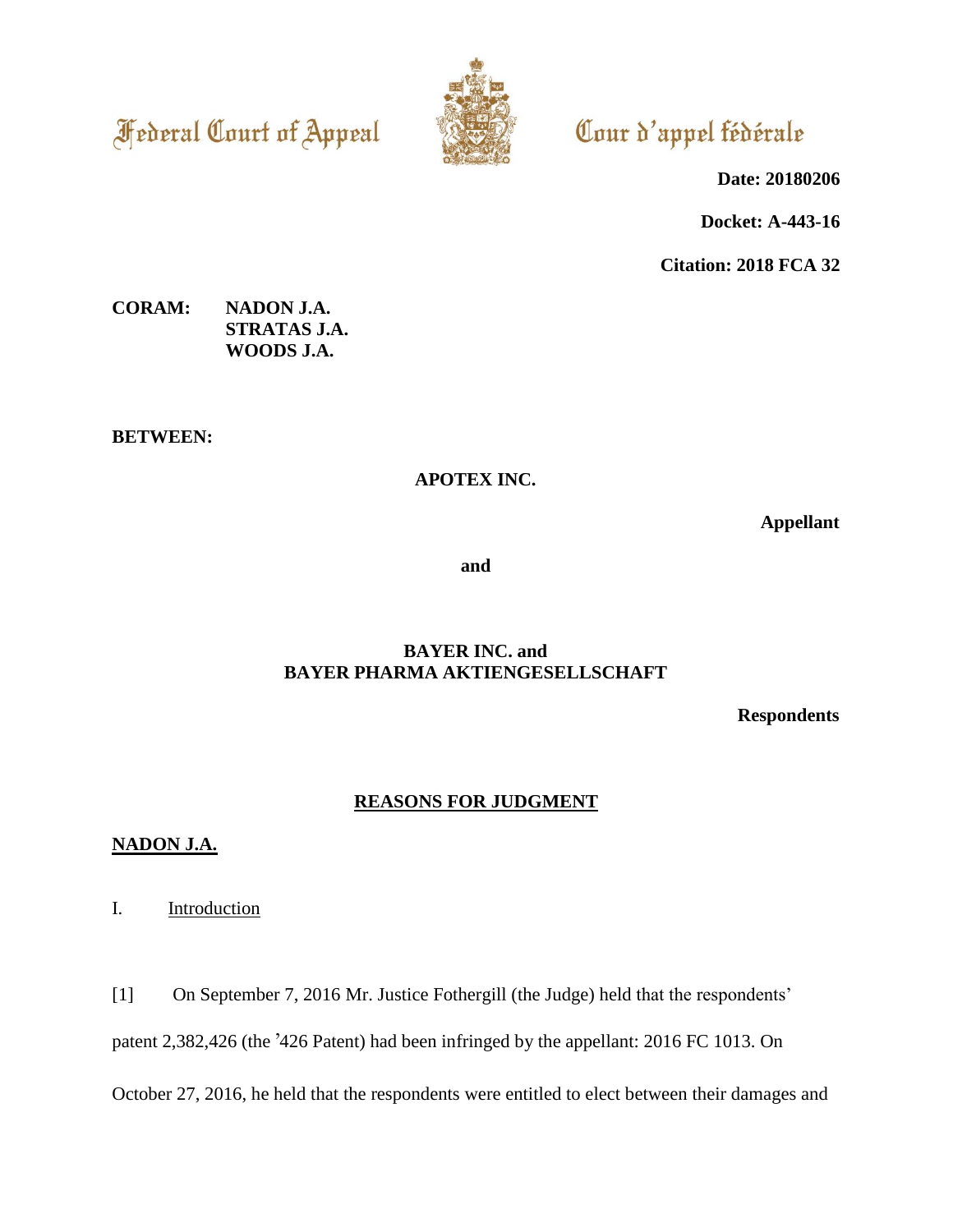an accounting of the appellant's profits: 2016 FC 1192. The appellant appeals from this remedial decision.

[2] The appellant argued before the Judge, and now argues before us, that in the circumstances of the present matter, subject to the Court's discretion, it can elect the remedy to which the respondents are entitled. Here, the appellant elects an accounting of its profits.

[3] In my view, the appellant cannot make such an election and consequently its appeal should be dismissed.

#### II. Facts and proceedings

[4] The respondent Bayer Pharma Aktiengesellschaft is the owner of the '426 Patent and the respondent Bayer Inc. is a licensee thereof which allows it to sell, with the accord of the patent owner, oral contraceptives in Canada containing drospirenone and ethinylestradiol under the brand names Yasmin and Yaz.

[5] The appellant Apotex Inc. is a well-known Canadian generic pharmaceutical company which sells its generic versions of Yasmin and Yaz tablets in Canada under the brand names of Zamine and Mya.

[6] Following litigation between the parties, pursuant to the *Patented Medicines (Notice of Compliance) Regulations*, S.O.R./93-133 (the Regulations), the Federal Court held, in respect of the respondents' Yaz tablets, that the respondents had not met their burden of proving that the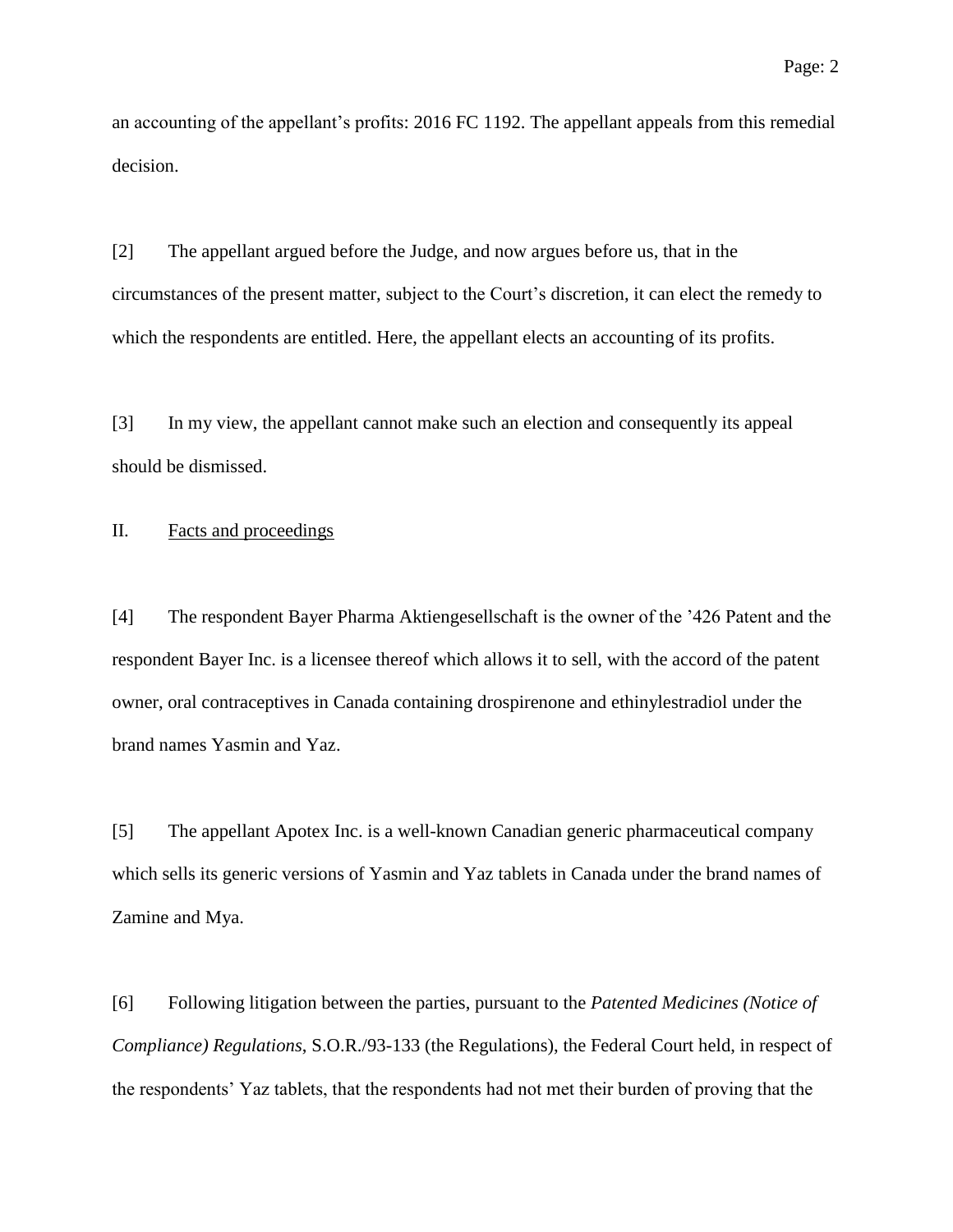appellant's allegations of non-infringement were not justified. As a result of this determination, the appellant received a Notice of Compliance (NOC) from the Minister of Health (the Minister) for its Mya tablets on May 8, 2014, thus allowing the appellant to come to market with its product. On June 4, 2014, the respondents commenced infringement proceedings against the appellant in the Federal Court.

[7] Because the '426 patent was not listed on the Patent Registry in respect of the respondents' Yasmin tablets, no litigation under the Regulations took place between the parties in respect of these tablets. On August 15, 2013, the appellant received a NOC from the Minister in respect of its Zamine tablets and on August 30, 2013, the respondents commenced infringement proceedings against the appellant in the Federal Court.

[8] In their statements of claim, the respondents sought, as a remedy, the right to elect between damages or an accounting of the appellant's profits after discovery and inquiry. In its statements of defence, the appellant denied, *inter alia*, the respondents' right to elect as between damages and its profits.

[9] After a trial of approximately six weeks in January and February 2016, the Judge reserved his decision. On September 7, 2016, he rendered his decision and determined that claims 31, 48 and 49 of the '426 Patent were valid and that they had been infringed by the appellant.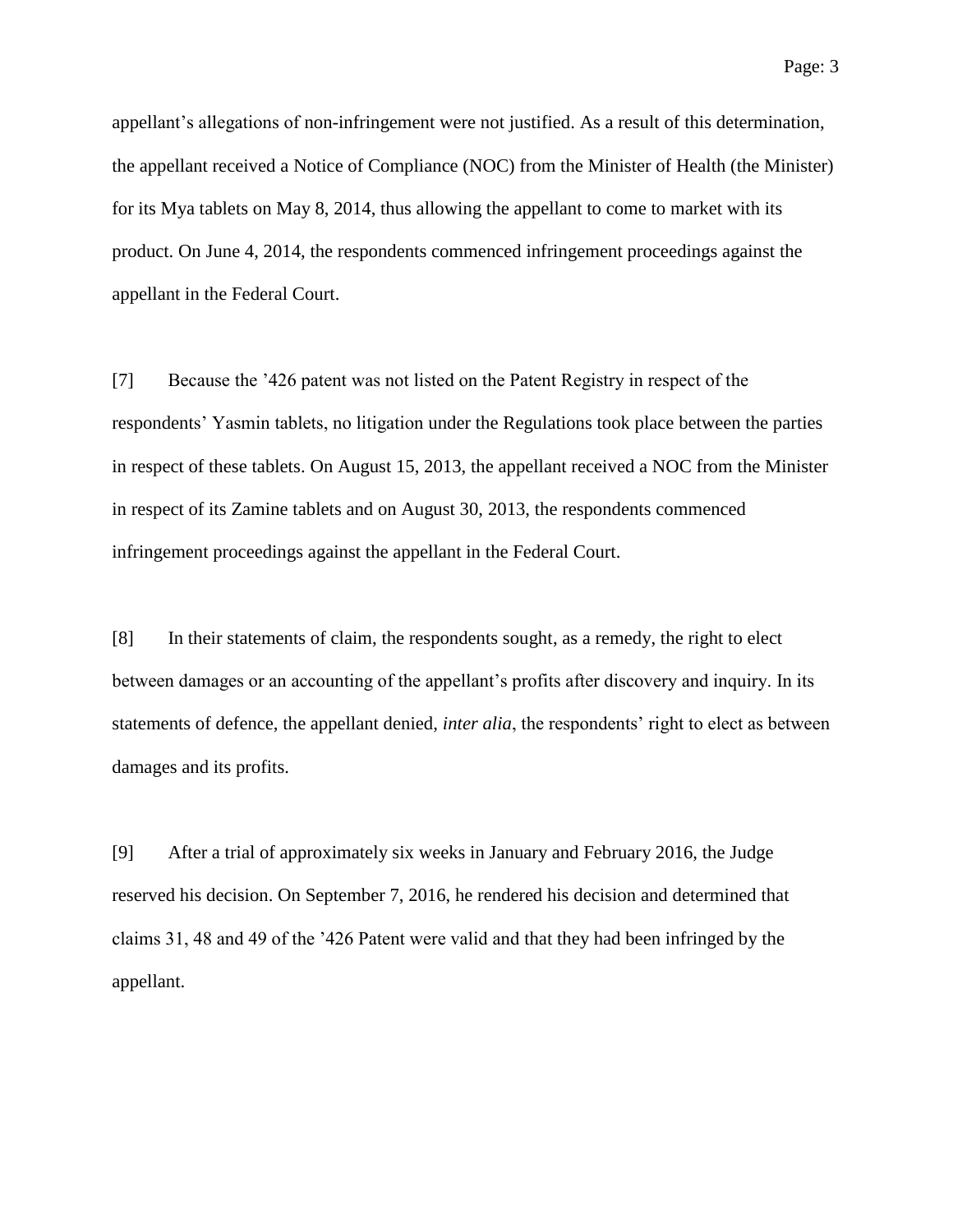[10] Following the September 7, 2016 decision, the parties, as requested by the Judge in his decision, provided written submissions regarding the respondents' right to elect between damages and an accounting of the appellant's profits.

[11] As indicated earlier, on October 27, 2016, the Judge held that the respondents, not the appellant, were entitled to elect. This is the decision under appeal.

#### III. The Federal Court decision

[12] The issue which the Judge had to determine was whether the respondents or the appellant had the right to elect which remedy should be granted to the respondents.

[13] First, the Judge dismissed the appellant's contention that pursuant to subsection 57(1) of the *Patent Act*, R.S.C., 1985, c. P-4 (the Act), it was entitled to elect. In his view, by reason of subsection 55(1) of the Act, which grants a patentee the right to damages following a finding of infringement, the Court had no discretion to deny the respondents of a right given to them by Parliament.

[14] Further, in the Judge's view, the Court had the power to award a patentee the equitable remedy of an accounting of profits, which power was derived from subsections 4 and 20 of the *Federal Courts Act*, R.S.C., 1985, c. F-7, and subsection 57(1) of the Act. In so concluding, the Judge relied on this Court's decision in *Beloit Canada Ltd. v. Valmet-Dominion Inc.,* [1997] 3 F.C. 497 at paragraph 97 [*Beloit*]. In the Judge's opinion, it was common practice in cases of the type before him to allow a patentee to elect but that this practice did not establish a right to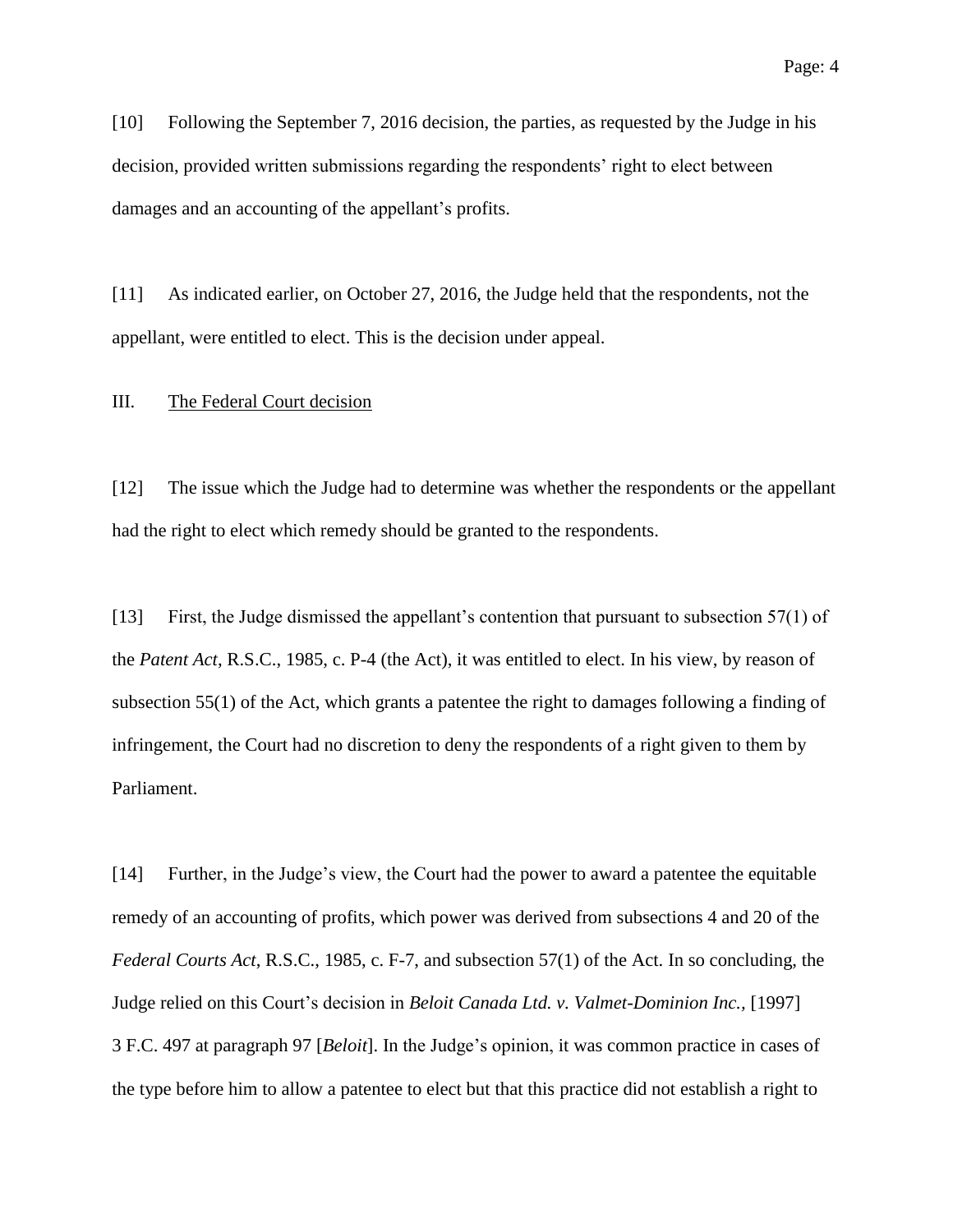elect in favour of patentees since the granting of an equitable remedy, such as an accounting for profits, was in the Court's discretion.

[15] The Judge also made the point that what the appellant was attempting to do was, in effect, to deprive the respondents of their statutory rights to damages. At paragraphs 10 and 11 of his reasons, he made the following remarks:

[10] An unsuccessful defendant cannot invoke the Court's equitable jurisdiction to shield itself from an award of damages. This would turn the doctrines of equity and parliamentary sovereignty on their heads. At most, an unsuccessful defendant may oppose the grant of an equitable remedy based on considerations that have been recognized in the jurisprudence, e.g., the plaintiff's lack of "clean hands"; the plaintiff's undue delay in commencing the proceedings; the plaintiff's undue delay in prosecuting the proceedings; the complexity of an accounting of profits; or the infringer's conduct (see *Varco Canada Ltd v Pason Systems Corp*, 2013 FC 750 at paras 403-410; *Philip Morris Products SA v Marlboro Canada Ltd*, 2015 FC 364 at paras 22-45, aff'd 2016 FCA 55). Aside from Apotex's adherence to the *NOC Regulations*, the defendants do not claim that any of these considerations arise here.

[11] Given that Bayer is entitled to damages pursuant to s 55(1) of the Patent Act, and all parties agree that an accounting of profits may also be an appropriate remedy, I see no reason to deny Bayer an election between damages and profits.

[16] Thus, the Judge ordered that the respondents, after due inquiry and reasonable discovery,

could elect between damages or an accounting of the appellant's profits.

IV. Statutory provisions

[17] Subsections 55(1) and 57(1) of the Act are at the heart of this appeal and I therefore

reproduce them: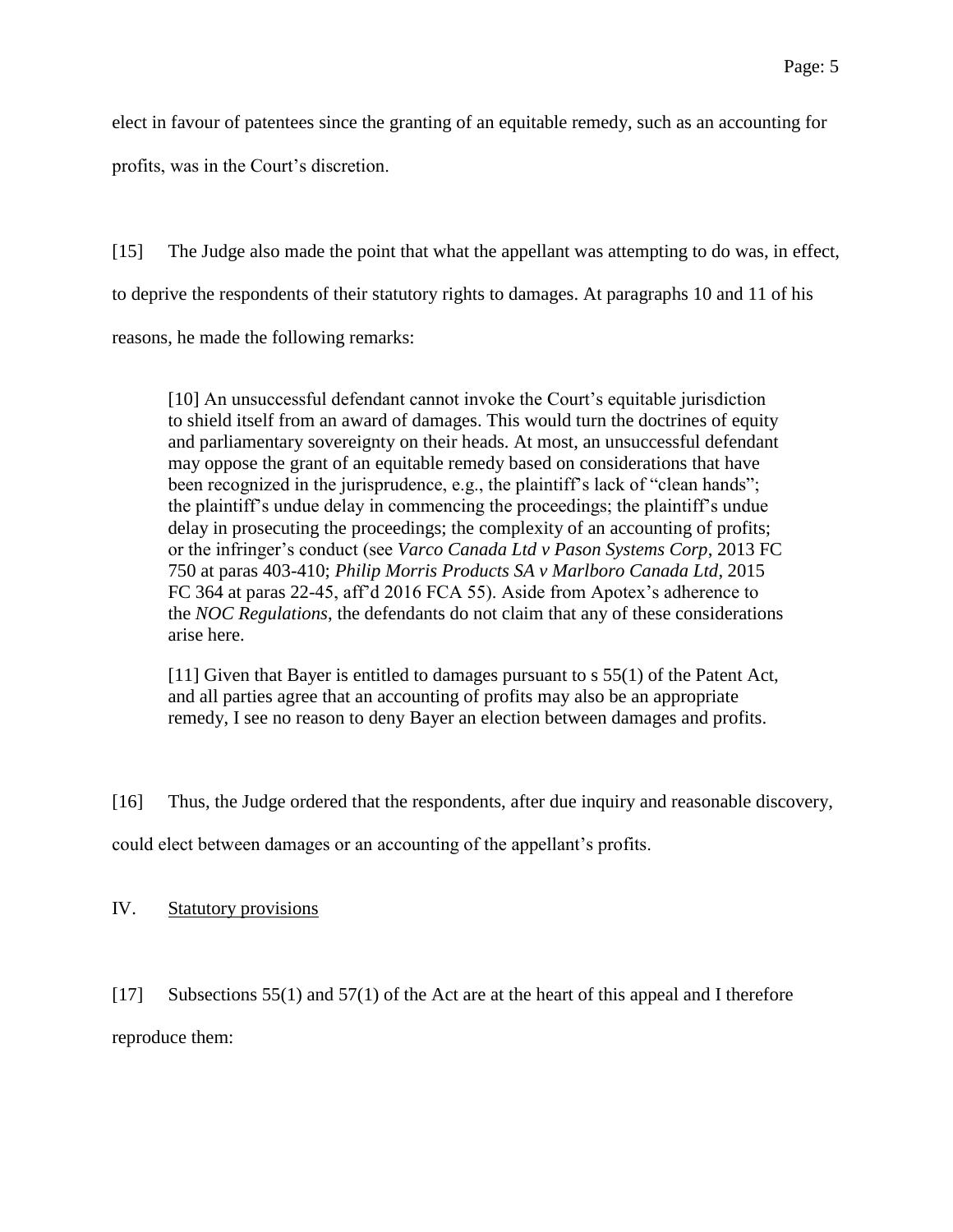#### **Liability for patent infringement Contrefaçon et recours**

**55. (1)** A person who infringes a patent is liable to the patentee and to all persons claiming under the patentee for all damage sustained by the patentee or by any such person, after the grant of the patent, by reason of the infringement.

#### **Injunction may issue <b>Interdiction**

**57. (1)** In any action for infringement of a patent, the court, or any judge thereof, may, on the application of the plaintiff or defendant, make such order as the court or judge sees fit,

(*a*) restraining or enjoining the opposite party from further use, manufacture or sale of the subjectmatter of the patent, and for his punishment in the event of disobedience of that order, or

(*b*) for and respecting inspection or account,

and generally, respecting the proceedings in the action.

**55. (1)** Quiconque contrefait un brevet est responsable envers le breveté et toute personne se réclamant de celui-ci du dommage que cette contrefaçon leur a fait subir après l'octroi du brevet.

**57. (1)** Dans toute action en contrefaçon de brevet, le tribunal, ou l'un de ses juges, peut, sur requête du plaignant ou du défendeur, rendre l'ordonnance qu'il juge à propos de rendre :

*a*) pour interdire ou défendre à la partie adverse de continuer à exploiter, fabriquer ou vendre l'article qui fait l'objet du brevet, et pour prescrire la peine à subir dans le cas de désobéissance à cette ordonnance;

*b*) pour les fins et à l'égard de l'inspection ou du règlement de comptes,

et d'une façon générale, quant aux procédures de l'action.

#### V. Issues

[18] The only issue before us is whether the Judge erred in interpreting subsection 57(1) of the Act. More particularly, does subsection 57(1) allow for the defendant to elect an accounting of profits after a finding of infringement?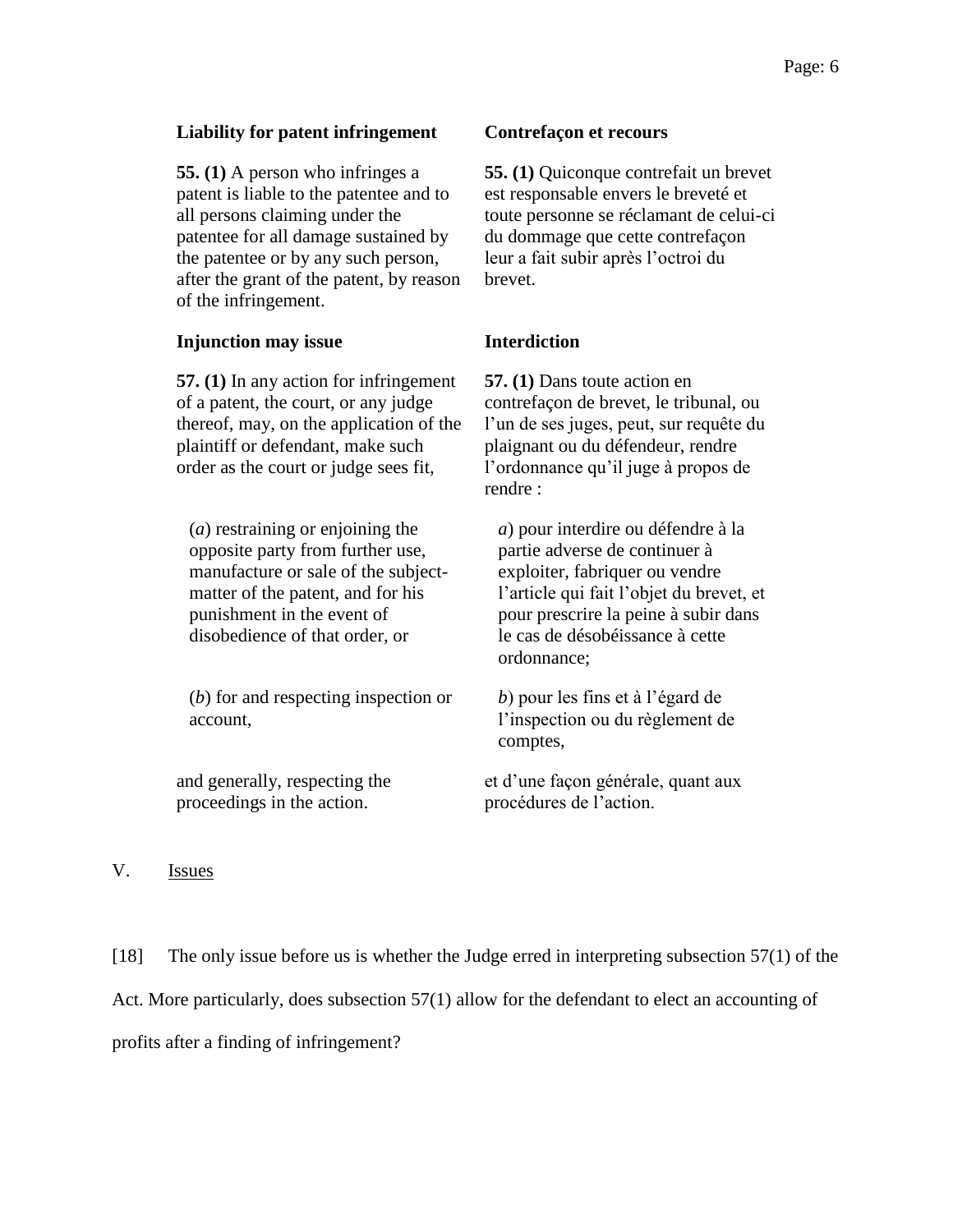#### VI. Analysis

[19] Before addressing the appellant's submissions on this appeal, a few words concerning the applicable standard of review are necessary.

[20] The appellant says that since the question to be determined is whether the Judge properly interpreted subsection 57(1) of the Act, a question of law is engaged and thus the standard to be applied is that of correctness.

[21] The respondents disagree with the appellant. They say that since the Judge's decision as to whether the respondents can elect between an accounting of the appellant's profits or damages is a discretionary decision, it follows that his decision is one that is entitled to deference. Consequently, the respondents submit, relying on this Court's decision in *Apotex Inc. v. Merck & Co*., 2006 FCA 323, [2007] 3 F.C.R. 588, which relied on the Supreme Court decision in *Reza v. Canada*, [1994] 2 S.C.R. 394 at 404-405, that the standard applicable to the decision at issue is whether the Judge gave sufficient weight to all of the relevant considerations.

[22] However, the respondent says that if the true issue is the interpretation of subsection 57(1), then the applicable standard is correctness.

[23] The standard applicable here is correctness. The question before us is the meaning of subsection 57(1), a question of law. I would, however, remind the parties that in *Hospira Healthcare Corporation v. Kennedy Institute of Rheumatology*, 2016 FCA 215, [2017] 1 F.C.R.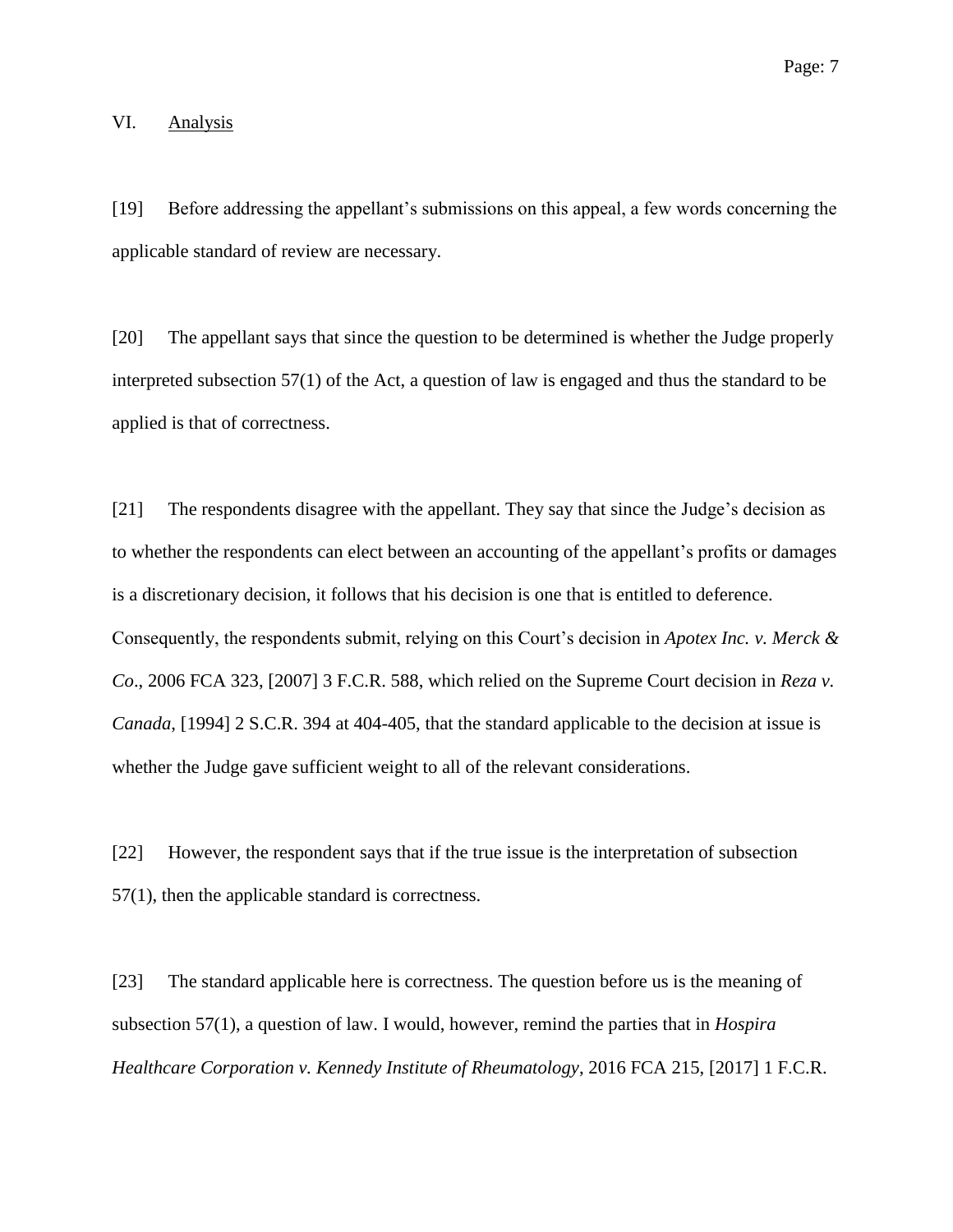331, this Court held that the standard applicable to discretionary decisions of judges of the Federal Court was the standard enunciated by the Supreme Court in *Housen v. Nikolaisen*, 2002 SCC 33, [2002] 2 S.C.R. 235. In other words, with respect to questions of law, the applicable standard is that of correctness and with respect to mixed questions of fact and law and questions of fact, the applicable standard is the palpable and overriding error standard.

[24] I now turn to the appellant's submissions as to why we should intervene in the present appeal.

[25] First, the appellant says that the Judge misinterpreted subsection 57(1) of the Act. Second, it says that because of his error in interpreting subsection 57(1), the Judge failed to consider and address those circumstances which the appellant says ought to have led him to exercise his discretion in its favour; *i.e.*, to allow it to elect an accounting of its profits as the proper remedy for the respondents.

[26] Because I conclude that the Judge made no error in regard to subsection 57(1) of the Act, I need only address the appellant's first submission.

[27] The appellant's arguments regarding subsection 57(1) of the Act are quite straightforward. Relying on the language of the subsection, the appellant says that the subsection clearly allows both a plaintiff and a defendant to request the Court to grant the plaintiff an accounting of profits.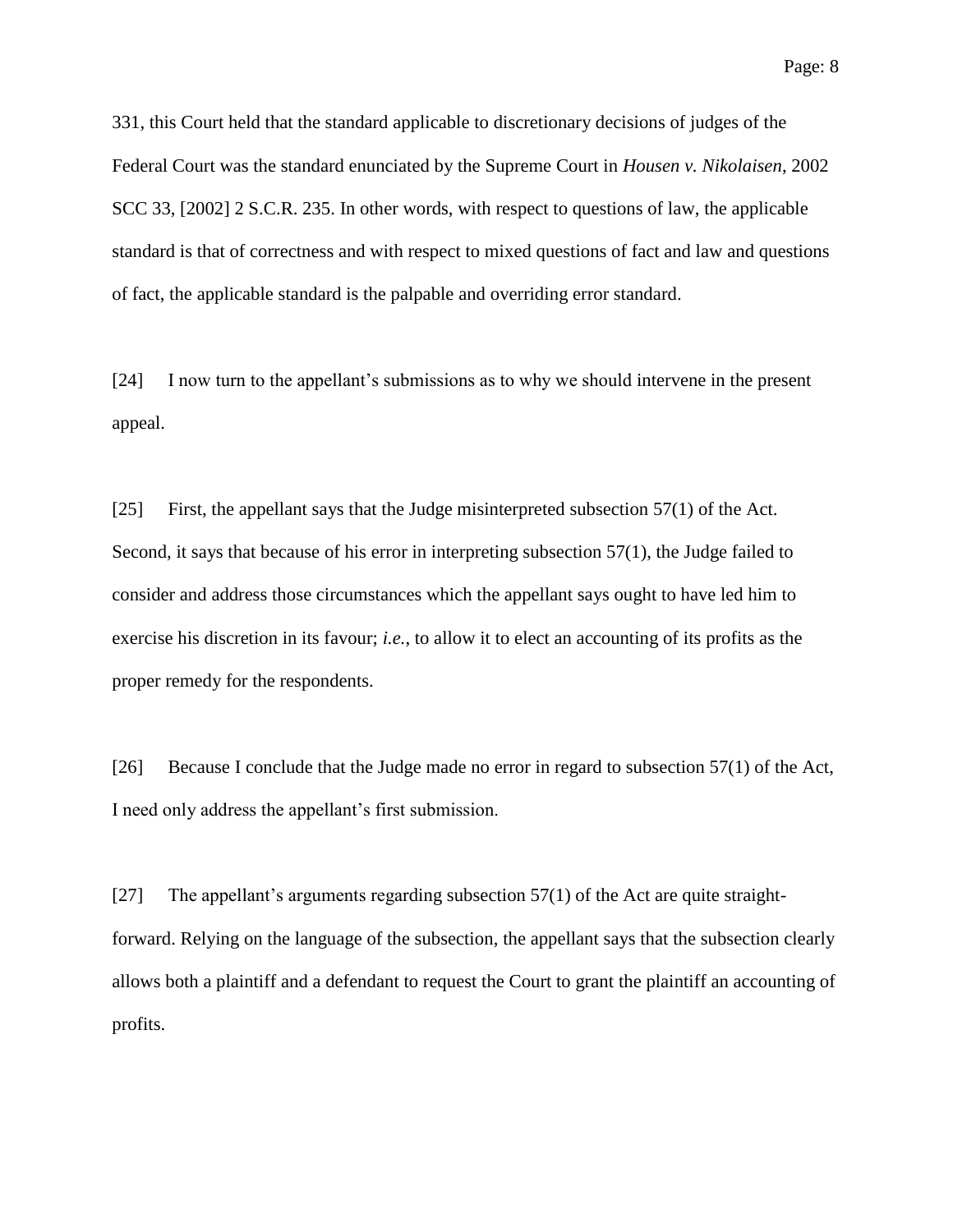Page: 9

[28] Subsection 55(1) provides that "[a] person who infringes a patent is liable to the patentee and to all persons claiming under the patentee for all damage sustained by the patentee or by any such person, after the grant of the patent, by reason of the infringement." The Judge held that this subsection impliedly prevents an infringer from electing under subsection 57(1). The appellant says there is no basis for that holding. In the appellant's view, a proper reading of subsections 55(1) and 57(1) leads to the conclusion that a patentee is entitled to damages "unless *either* party to a litigation [*sic*] applies successfully to the Court for the right to elect an account of profits rather than an award of damages" (appellant's Memorandum of Fact and Law at paragraph 31) [emphasis in original]. In support of that view, the appellant says that nothing in the Act supports the contention that subsection 55(1) is paramount to any other section of the Act, adding that had Parliament intended subsection 55(1) to be paramount, it would have used express language to that effect.

[29] Thus, according to the appellant, following the Judge's determination that the '426 Patent was infringed, both parties, by reason of subsection 57(1), could apply to the Court to elect an accounting of profits.

[30] The appellant then addresses the remarks made by the Judge at paragraph 10 of his reasons, which, for ease of reference, I again reproduce:

[10] An unsuccessful defendant cannot invoke the Court's equitable jurisdiction to shield itself from an award of damages. This would turn the doctrines of equity and parliamentary sovereignty on their heads. At most, an unsuccessful defendant may oppose the grant of an equitable remedy based on considerations that have been recognized in the jurisprudence*, e.g.*, the plaintiff's lack of "clean hands"; the plaintiff's undue delay in commencing the proceedings; the plaintiff's undue delay in prosecuting the proceedings; the complexity of an accounting of profits; or the infringer's conduct (see *Varco Canada Ltd v Pason Systems Corp*, 2013 FC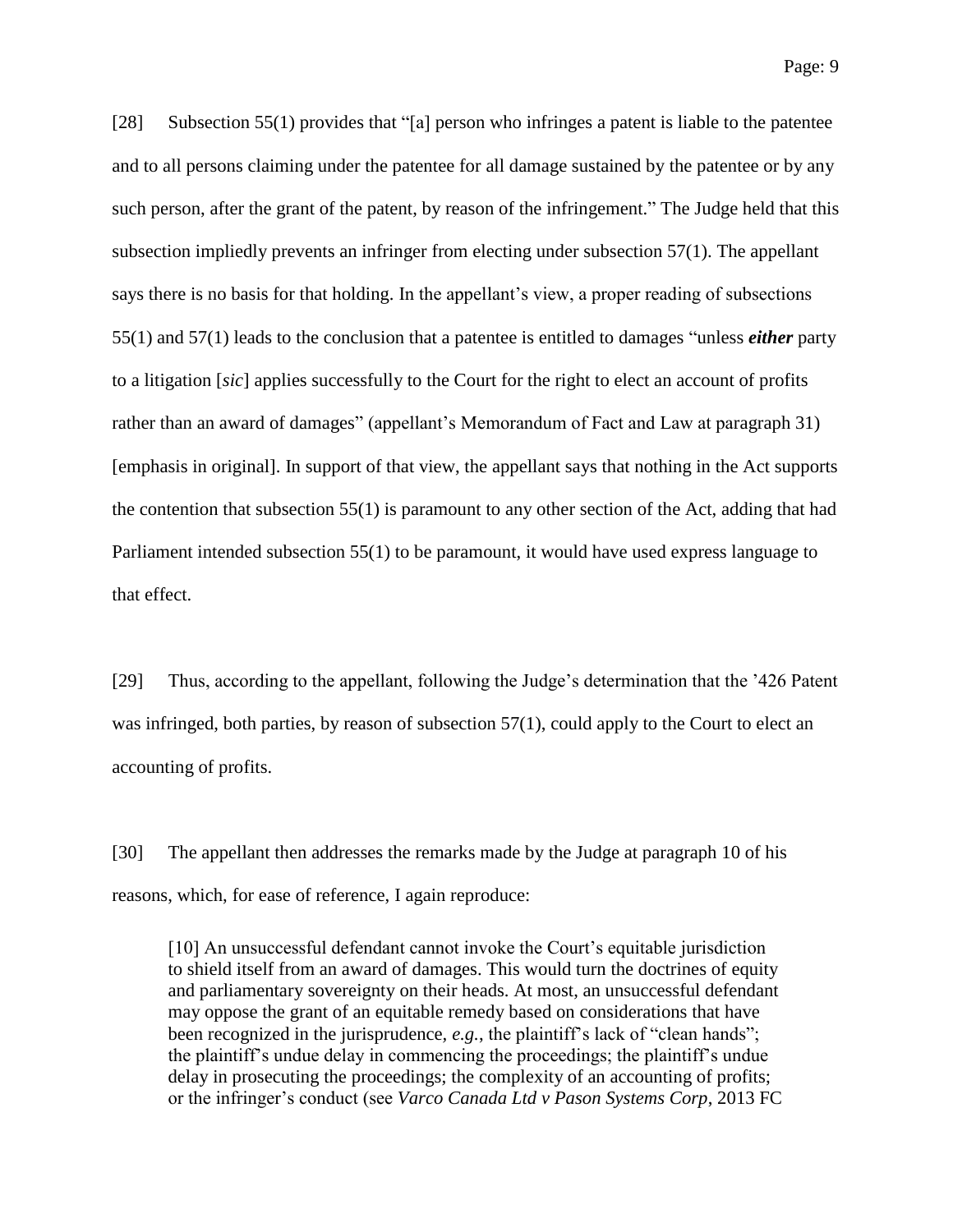750 at paras 403-410; *Philip Morris Products SA v Marlboro Canada Ltd*, 2015 FC 364 at paras 22-45, aff'd 2016 FCA 55). Aside from Apotex's adherence to the *NOC Regulations*, the defendants do not claim that any of these considerations arise here.

[31] The appellant says that this passage is wrong in law. In its view, nothing prevents the Court from exercising its equitable jurisdiction in favour of an infringer if the circumstances so warrant. At paragraph 42 of its Memorandum of Fact and Law, the appellant makes its point in the following terms:

Engaging the Court's general equitable jurisdiction and the explicit equitable discretion conferred to it by section 57 of the *Patent Act* serves to promote Parliamentary sovereignty rather than undermining it.

[32] In my respectful view, the appellant's submissions are without merit. On a proper reading of subsection 57(1) of the Act, it follows that the appellant does not have the right to seek an accounting of profits. My reasons for this conclusion are as follows.

[33] I begin by saying that, leaving aside for a moment subsection 57(1), the proposition that the infringer of a patent can determine the remedy to which the patentee is entitled is an astounding proposition.

[34] If a patentee does not seek an election as between damages and an accounting of the infringer's profits, the Court, pursuant to subsection 55(1), must determine and award the damages suffered by the patentee. In other words, the Court cannot force an aggrieved patentee to choose an accounting of profits over its damages, unless it is willing to seek such a remedy.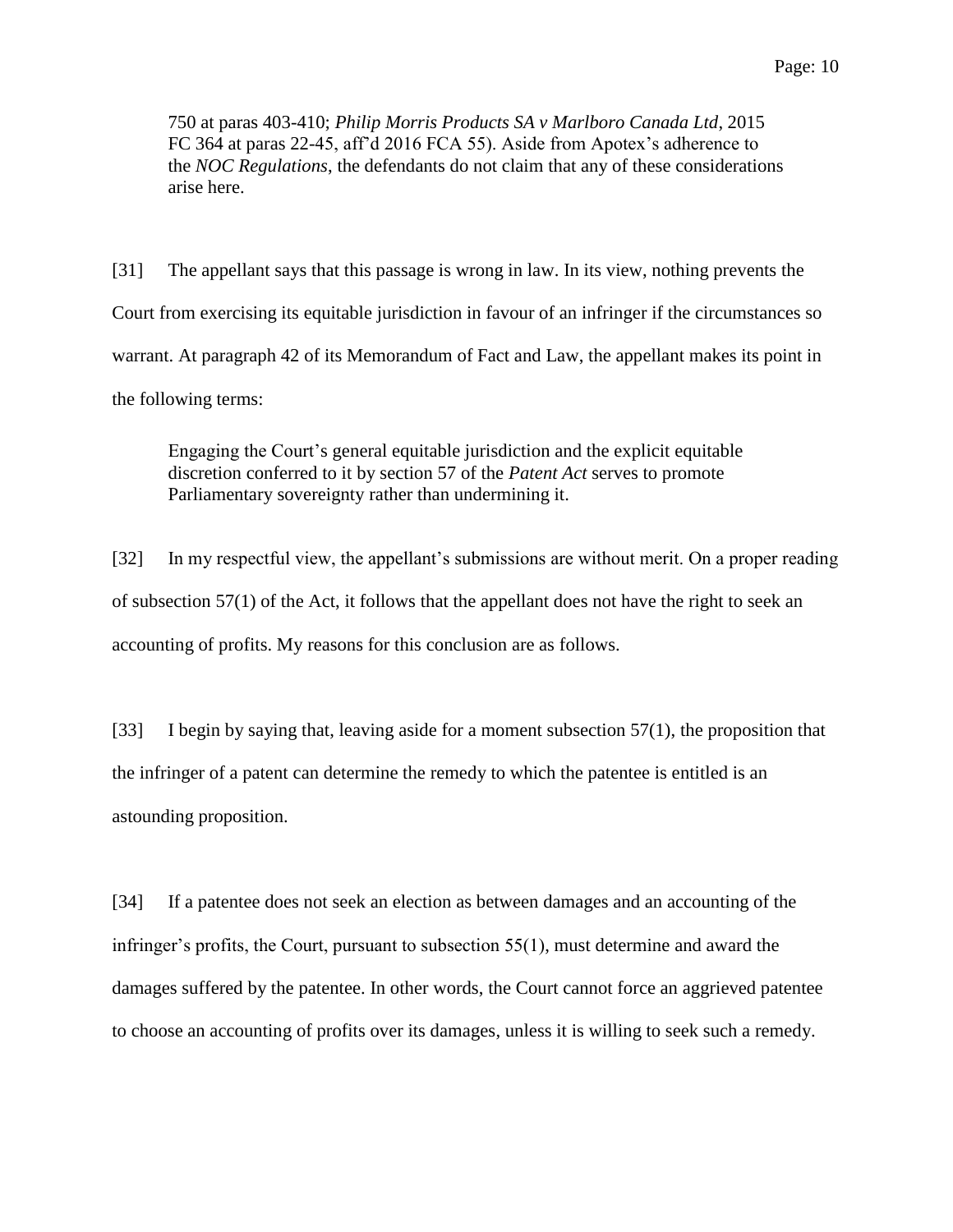[35] It is difficult to agree with the proposition put forward by the appellant that it, the infringing party, can choose the remedy which the Court should grant to the respondents. To be fair to the appellant, it does not express its proposition in the way that I have expressed it. It says that by reason of subsection 57(1) it, like the respondents, can also apply to the Court for an order that the proper remedy be determined to be an accounting of its profits.

[36] In my respectful opinion, the difference in the expression of the proposition before us is a distinction without substance. What the appellant truly seeks is, in effect, to impose upon the respondents the remedy of an accounting of profits even if they do not want it.

[37] The respondents argue that there can be no doubt that subsection 55(1) grants patentees the right to claim the damages resulting from the infringement of their patents and that this right can be waived or displaced only if a patentee seeks an election, pursuant to subsection 57(1), of the infringer's profits in lieu of damages.

[38] I see no basis to disagree with the respondents' proposition which appears to be based on the statutory provisions and a long line of jurisprudence. It is worth pointing out that the appellant was unable to point to a single case where an infringer was given the right to elect the remedy which should be granted to an aggrieved patentee.

[39] However, again in fairness to the appellant, the fact that no such case appears to exist on a novel point such as this, does not mean that the appellant's submissions are without merit. In the end, the determination of the issue rests squarely on the interpretation of subsection 57(1)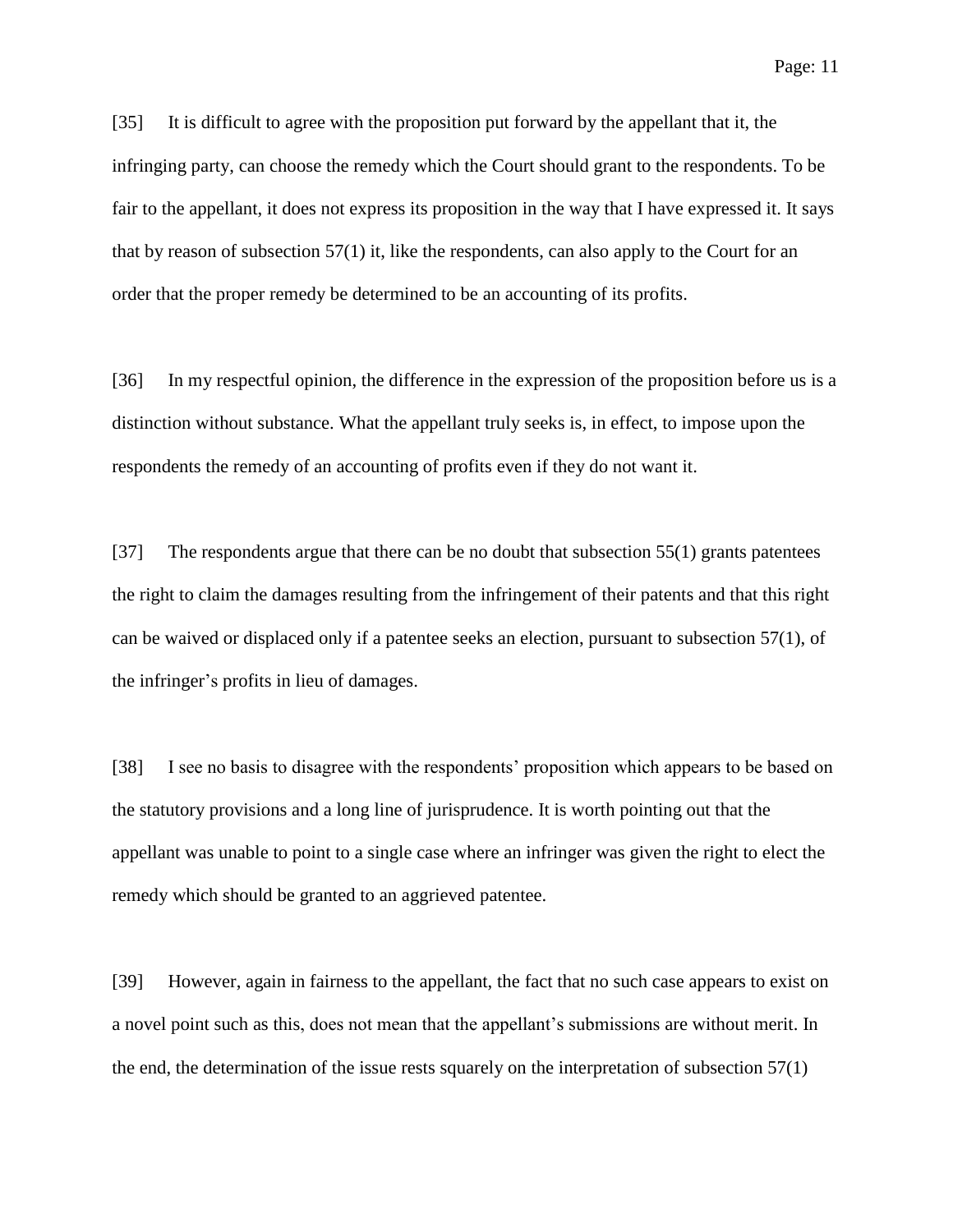Page: 12

which, the appellant says, grants to both a plaintiff and a defendant the right to seek an accounting of profits.

[40] To properly understand the meaning of subsection 57(1), it will be useful to examine the legislative history of the provision and the relevant judicial interpretation. As the following discussion will demonstrate, this subsection originates in English law and was understood at the time to grant to the common law courts the power to order both interlocutory accounts as well as a final remedy of an accounting of profits. This final remedy of an accounting of profits existed at equity prior to codification, and was available on the application of a patentee. After the codification of the remedy of an accounting, courts have allowed patentees to elect their choice of remedy. Subsection 57(1) is not intended to grant this election to an infringing party.

[41] To begin with, it is important to point out that, prior to 1852, the law of patents in the United Kingdom, was dealt with both by the courts of common law and the courts of equity. An aggrieved party could prove infringement and seek damages in a court of common law, but was required to go to the Court of Chancery to seek an injunction and account. To eliminate the need to go to two different courts, the *Patent Law Amendment Act*, *1852* (U.K.) 15 & 16 Vict. c. 83 [British Patent Act of 1852] was enacted. Section 42 read as follows:

In any action in any of her Majesty's superior courts of record at Westminster and in Dublin for the infringement of letters patent, it shall be lawful for the court in which such action is pending, if the court shall be sitting, or if the court be not sitting then for a judge of such court, on the application of the plaintiff or defendant respectively, to make such order for an injunction, inspection, or account, and to give such direction respecting such action, injunction, inspection, and account, and the proceedings therein respectively, as to such court or judge may seem fit. [my emphasis].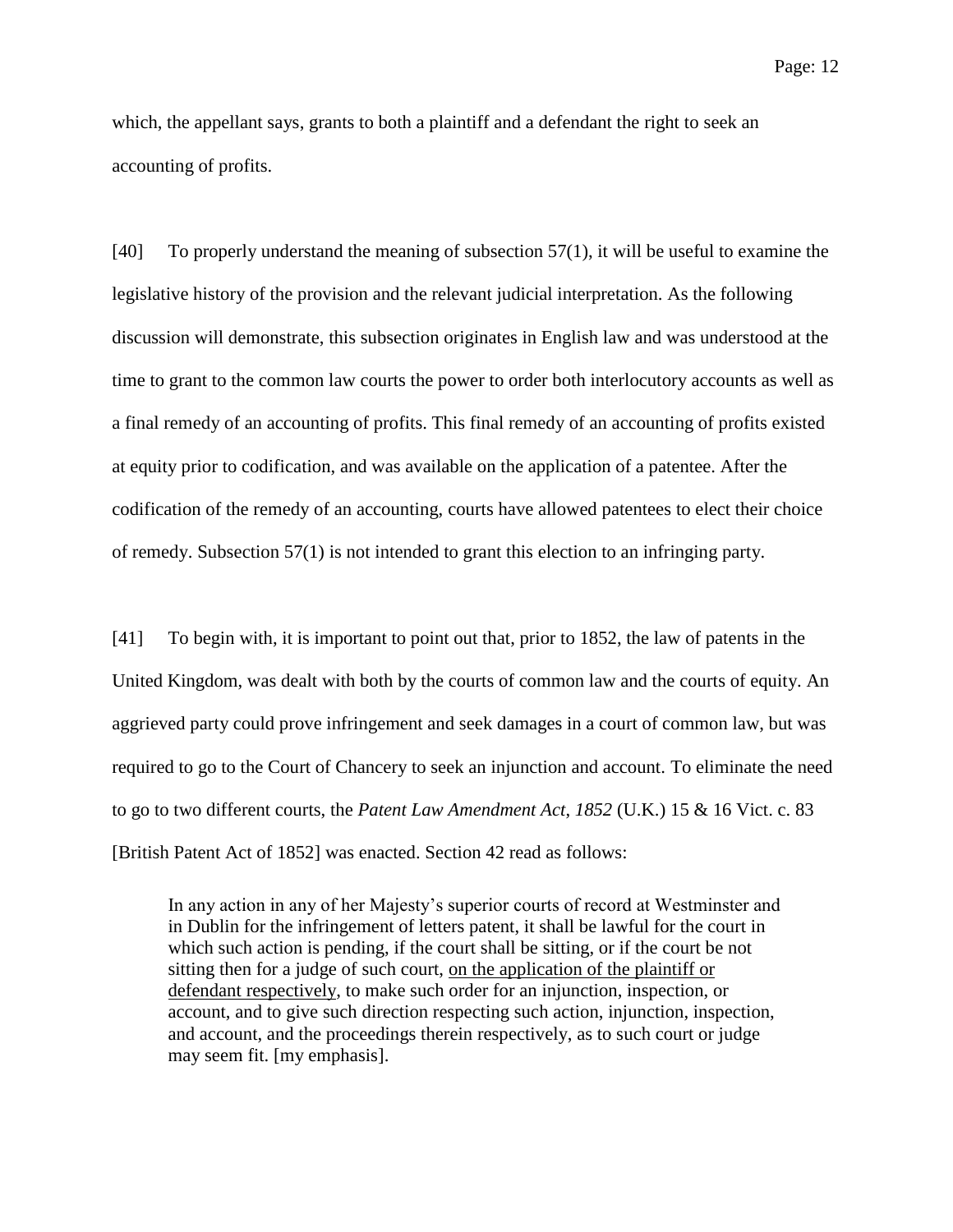[42] In his treatise, *The New Patent Law: Its History, Objects, and Provisions,* 3d ed.

(London: F. Elsworth, 1853) at 36, Thomas Webster described the purpose of section 42 in the

following terms:

But the most important provision for the protection of property under letters patent, is the power conferred (s. 42) on the courts and judges of common law of granting injunctions and an account, in cases of infringement, in the same manner as heretofore was done by the judges in equity only.

[43] In *Holland v. Fox* (1854), 118 E.R. 1407, 3 El. & Bl. 977 at page 1410 (U.K. Q.B.) (Lord

Campbell C.J.) [*Holland*], the Court of Queen's Bench dealt with section 42 as follows:

We conceive the meaning of the Legislature, in the enactment relied upon, to have been to vest in the Courts of common law, in which actions for the infringement of patent rights may be brought, the power to order an injunction, inspection and account, heretofore exclusively exercised by Courts of equity; so that suitors may be saved the vexation, delay and expense to which they had before been exposed, in being obliged to go to a Court of equity for an injunction, then being sent to law to establish their legal right by an action, and then being compelled to go back to equity for full redress.

[44] The language of section 42 of the British Patent Act 1852 was introduced into Canadian law with the enactment of *An Act respecting Patents of Invention*, 1869 (32 & 33 Vic.), c. 11, section 24 [Patent Act of 1869], which reads as follows:

An action for the infringement of a Patent may be brought before any Court of Record having jurisdiction to the amount of damages asked for and having its sittings within the Province in which the infringement is said to have taken place, and being at the same time, of the Courts of such jurisdiction within such Province, the one of which the place of holding is nearest to the place of residence or business of the defendant; and such Court shall decide the case and determine as to costs; in any action for the infringement of a Patent, the Court, if sitting, or any judge thereof in Chambers if the Court be not sitting may, on the application of the plaintiff or defendant respectively, make such order for an injunction, restraining the opposite party from further use, manufacture or sale of the subject matter of the patent, and for his punishment in the event of the disobedience to such order, or for inspection or account, and respecting the same and the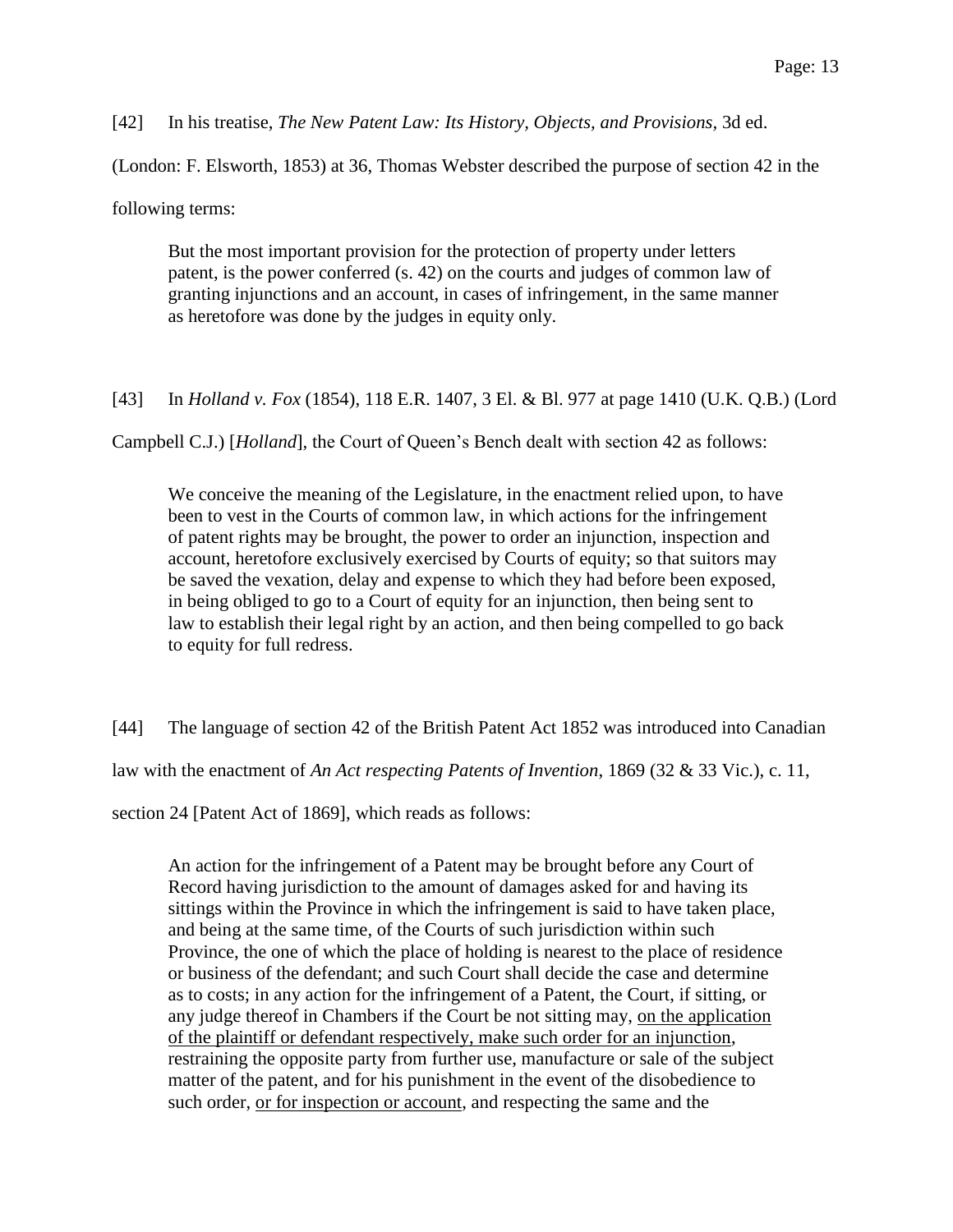proceedings in the action, as the Court or judge may see fit; - but from such order an appeal shall lie under the same circumstances and to the same Court, as from other judgments or orders of the Court in which the order was made. [my emphasis].

[45] Although the above section has been amended on a number of occasions since 1869, its essential structure and language has remained unchanged. In my view, the changes to the subsection do not bear upon its meaning for the purposes of this case.

[46] In *Vidi v. Smith* (1854), 118 E.R. 1404, 3 El. & Bl. 969 (U.K. Q.B.) (Lord Campbell C.J.) [*Vidi*], the defendant sold barometers that were alleged to infringe the plaintiff's patent. Relying on section 42 of the British Patent Act of 1852, the Court held that it was empowered to order the defendant to keep an account of all barometers sold after a certain time, until further order of the Court. At page 1407, the Court made the following order:

That an account be kept by the defendants of all such barometers as they shall sell upon the principle alleged by plaintiff to be an infringement of the plaintiff's patent, and of the profits made therefrom, until such further order as this Court may make; on condition of the plaintiff agreeing to waive all claim to recover more than nominal damages at the trial of the action; and on condition of, in case the verdict and judgment in the action be for the defendants, the plaintiff undertaking to pay to the defendants the expense of keeping such accounts.

[47] The report of the proceedings in the English Reports (page 1405) includes the following editorial comments:

To understand the equity cases, care must be taken to distinguish between two classes of account. The one class comprises orders for an account, to be kept in future by the defendant: such accounts are ordered by the consent of the defendant, and indeed on his application, as a condition for dissolving an interim injunction. The other class of accounts comprises those ordered to be taken before the Master: such accounts are ordered only on the final decree, when the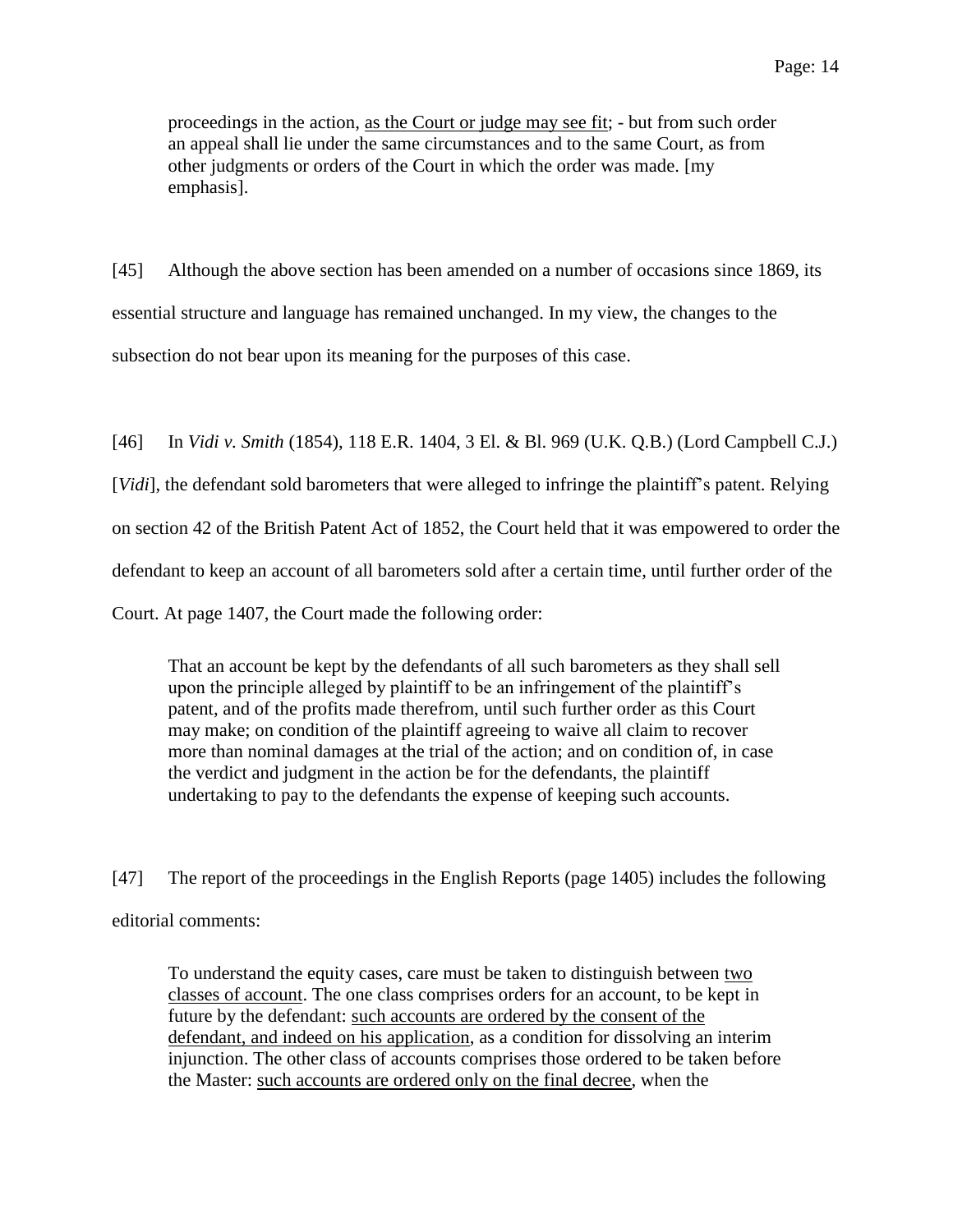injunction is made perpetual and the account thus ordered to be taken embraces the account of all by-gone profits. [my emphasis].

[48] *Vidi* has been cited twice in Canadian jurisprudence. Once in *Hamilton v. Thomson*

(1875), 16 N.B.R. 237 (N.B.S.C.) [*Hamilton*] and a second time in *Huntington v. Lutz et. al.* 

(1863), 13 U.C.C.P. 168. In *Hamilton*, at paragraph 1, the court wrote as follows:

This was an application for an injunction under the *Patent Act* 32 and 33 Vic., c. 11, sec 24, which Act was repealed, and 35 Vic., c. 26, sec. 24, substituted in its place. This section is copied from the English *Patent Act*, 15 and 16 Vic. c. 83; the object being to enable Courts of Law to do complete justice between the parties without sending them to a Court of Equity: See *Vidi v. Smith*, and *Holland v. Fox*.

[49] The 1912 text by Robert Frost, entitled *Treatise on the Law and Practice relating to Letters Patent for Inventions,* (London: Stevens and Haynes, 1912) at 448, describes the refusal of injunctions as follows:

When an interim injunction is refused, either on the ground that the infringement is doubtful, or on the ground of delay, the usual course is to order the defendant to keep an account.

[50] The English cases include numerous examples of a defendant providing an undertaking to keep an account in the place of the Court ordering an injunction; see for example *Lister v. Norton et. al.* (1884), 1 R.P.C. 114 (U.K. Ch.D.), *Jackson v. Needle* (1884), 1 R.P.C. 174 (U.K. C.A.), and *Smith v. Grigg Ld*. (1924), 41 R.P.C. 149 (U.K. C.A.).

[51] Canadian cases have also allowed defendants to provide an interlocutory account in place of an injunction; see the decisions in *Teledyne Industries Inc. v. Lido Industrial Products Ltd*.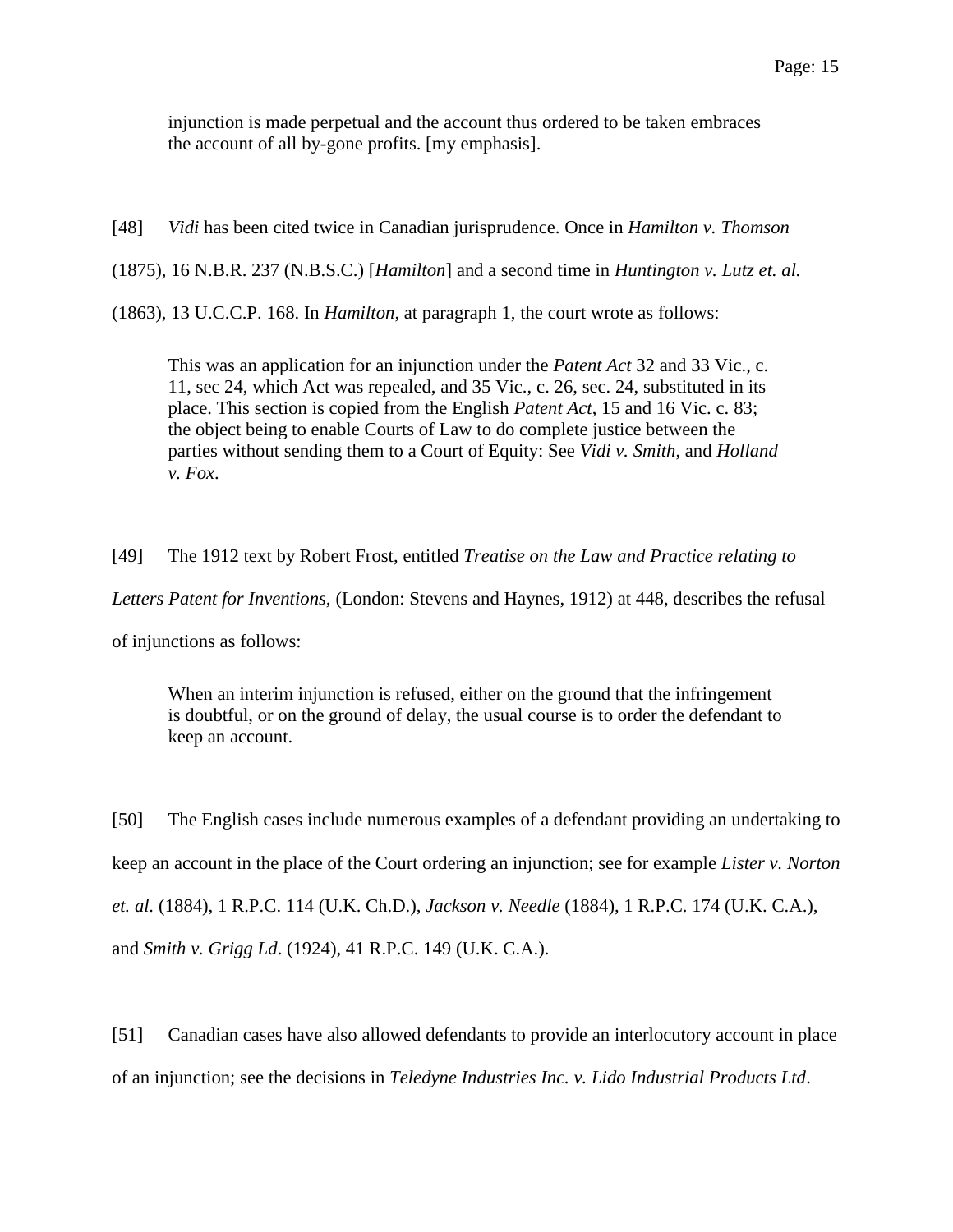(1977), 17 O.R. (2d) 111, 33 C.P.R. (2d) 270 (Ont. Div. Ct.), aff'd (1978), 19 O.R. (2d) 740, 41

C.P.R. (2d) 60 (Ont. C.A.) and *Irwin Specialties Ltd. v. Allied Plastic Pipe Ltd.* (1967), 54 C.P.R.

29 (Ex. Ct.) paragraph 11 [*Irwin*]. In *Irwin* the Exchequer Court identified section 59, which is

section 57 of the current Act, as empowering it to order an interlocutory account. In *Cutter Ltd.* 

*v. Baxter Travenol Laboratories of Canada Ltd.* (1980), 47 C.P.R. (2d) 53 (F.C.A.) at paragraph

7, the principle was stated as follows:

In this Court the grant of an interlocutory injunction in a patent infringement action is not a common occurrence in most instances, the result of an application for an interlocutory injunction, where infringement and validity are in issue, is that the defendant gives a satisfactory undertaking to keep an account and upon that being done the application is dismissed with costs in the cause. The same practice has been followed in industrial design actions and was the ultimate result of the application in *Lido Industrial Products Ltd. v. Melnor Mfg. Ltd. et al.* (1968), 55 C.P.R. 171, 69 D.L.R. (2d) 256, [1968] S.C.R. 769. The principal reason for this practice is, in my opinion, the fact that in most instances the nature of the patent rights involved is such that damages (provided there is some reasonably accurate way of measuring them) will be an adequate remedy for such infringement of the rights as may occur pending the trial and because when the matter turns on the balance of convenience if the defendant undertakes to keep an account and there is no reason to believe that he will be unable to pay such damages as may be awarded, the balance will generally be in favour of refusing the injunction. It is always necessary to bear in mind that the damages that can be caused to a defendant in being restrained, for a period that may run into several years, from doing what, if he succeeds, he was, but for the injunction, entitled to do in the meantime, may have consequences that are as serious for him as any that his infringement, if he does not succeed, may have for the patentee. [my emphasis].

[52] I now turn to our decision in *Beloit*, where one of the issues before the Court was whether

Beloit, the patentee, had the right, following a finding of infringement, to elect as a remedy an

accounting of the profits made by Valmet, the infringer.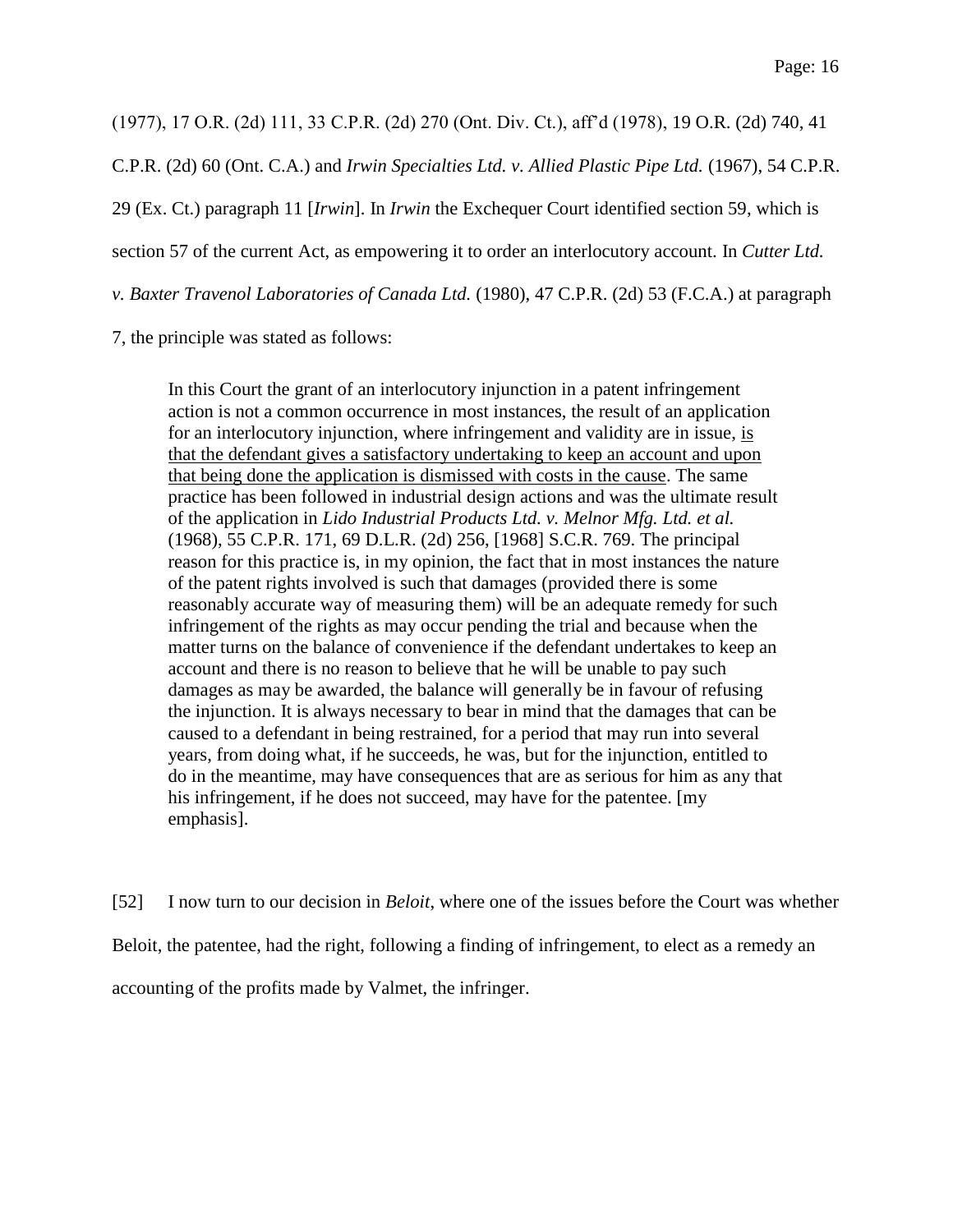Page: 17

[53] At paragraphs 65 and 67 of its reasons in *Beloit*, the Court reproduced both subsections 55(1) and 57(1), indicating at paragraph 71 that "[i]n Canada, the cause of action for patent infringement arises solely under the *Patent Act*."

[54] Commencing at paragraph 86 of its reasons, the Court dealt with the remedy of accounting of profits. First, it indicated that Valmet took the position that the only remedy available to a patentee, following a finding of infringement, was the remedy of damages found at subsection 55(1) of the Act and that the Court did not have jurisdiction to grant the remedy of accounting of profits. In Valmet's view, the remedies which could be granted pursuant to subsection 57(1) were limited to remedies in interlocutory proceedings. In other words, remedies resulting from final proceedings were not within the purview of subsection 57(1).

[55] At paragraph 97 of its reasons in *Beloit*, the Court held that the Federal Court "does have and has always had jurisdiction to award the remedy of accounting of profits and that that jurisdiction is found in paragraph 57(1)(*b*) of the Act and in sections 3 and 20 of the *Federal Courts Act*." The Court then proceeded to explain its conclusion.

[56] At paragraph 100 of its reasons, the Court explained the origins of an accounting of profits as a remedy:

The equitable remedy of an account was granted against the infringer of a patent, …on the premise that the infringer acted as the agent of the owner of the right and was therefore obliged to account for the profits earned through the infringement. Accordingly, the owner of a patent who claimed an account of profits was considered to have condoned the infringement and could not claim damages in addition to the account. The House of Lords then determined that the plaintiff …having succeeded, is entitled to an election either for damages or an account of profits. Since 1858, the remedy of accounting, therefore, continues to exist as an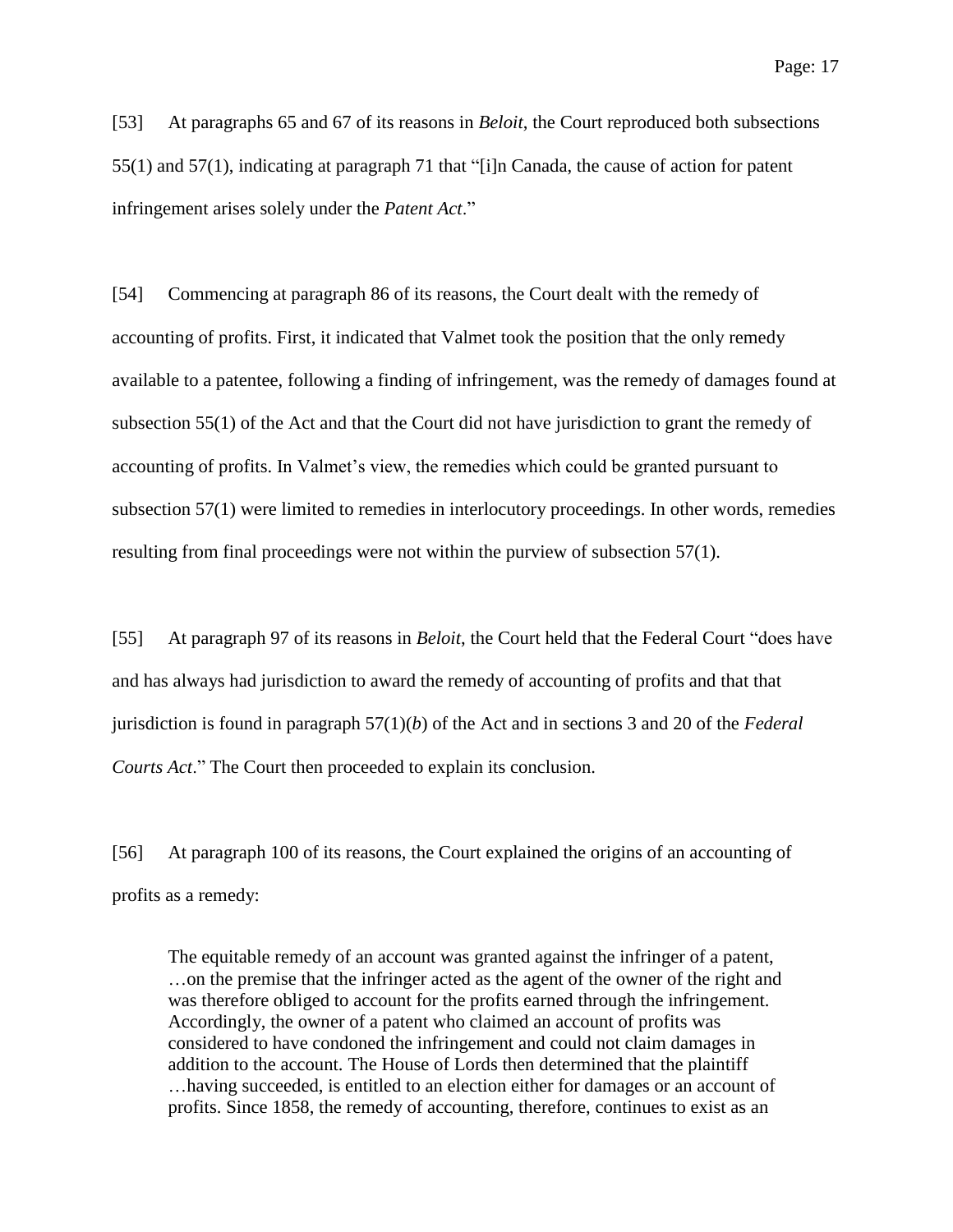equitable remedy in patent infringement cases within the jurisdiction of courts vested with the authority to administer both law and equity.

[57] At paragraph 103 of its reasons, the Court found that in enacting section 24 of the Patent Act of 1869, Parliament's intention was to adopt English law regarding the remedy of accounting in patent infringement cases.

[58] Then, after stating at paragraph 105 that "the origin of the right to a patent remains one of prerogative even if it is merged in the statutory right", the Court concluded that the remedy of an accounting was clearly expressed in paragraph  $57(1)(b)$  of the Act and that that remedy was an equitable remedy over which the Court had jurisdiction by reason of section 20 of the *Federal Courts Act* which conferred upon the Federal Court the power to grant equitable remedies. Consequently, the Court found, at paragraph 107 of its reasons, that it had "jurisdiction to grant the remedy to successful patentees in infringement cases, in a proper case."

[59] The Court then turned to the question of whether the remedy of accounting of profits was discretionary and whether, in the circumstances of the case, the judge below had properly exercised his discretion in refusing to grant the remedy to Beloit.

[60] After stating at paragraph 109 of its reasons that Beloit agreed that the Court had discretion to either refuse or grant the remedy of an accounting of profits, the Court emphasised the fact that its jurisprudence was to the effect that the decision to be made in regard to the proper remedy, *i.e.,* damages or accounting of profits, was not a decision that could be left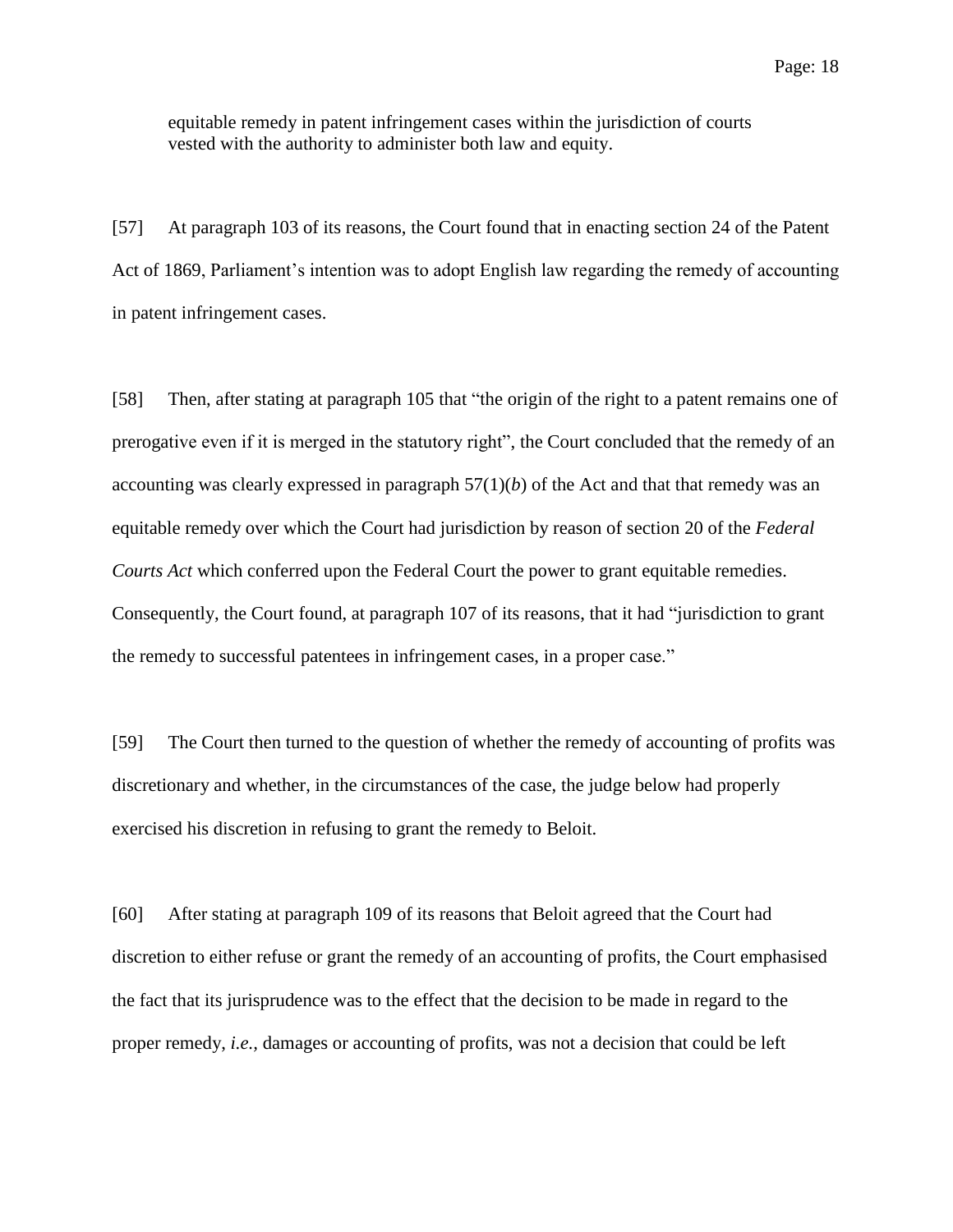entirely in the hands of a successful patentee. At paragraph 111 of its reasons, the Court made

the point in the following terms:

The appellants rely on English authorities to establish that a successful plaintiff has a prima facie right to elect an accounting of profits. However, without commenting on the efficacy of those authorities, we note that the jurisprudence in this Court, by which we are bound, is that "the choice between the two remedies (damages or accounting profits) cannot be left entirely to the successful plaintiff". In *Unilever PLC v. Proctor Gamble Inc.*, this Court held that the decision to award an accounting of profits in patent cases is within the discretion of the judge or prothonotary. That case affirmed the earlier decision of this court in *Lubrizol Corp. v. Imperial Oil Ltd*., where Mahoney J.A. stated that "(t)he award of the option of an election of profits is, in any event, clearly discretionary". The jurisprudence of this Court has identified several circumstances under which an accounting of profits may reasonably be refused, such as excessive delay and any misconduct on the part of the patentee. In the present case, the Trial Judge chose not to grant the accounting of profits on the basis that there was a lengthy delay in the proceedings; that the relief would lead to further delay and expense; and, that the infringing parties acted in good faith when they entered the contracts in suit at a time when the Trial Division of this Court had decided that the patent in suit was invalid.

[61] On the facts before it in *Beloit*, the Court, after examining the factors which the judge below had considered in refusing to exercise his discretion in favor of an accounting of profits, concluded that the judge had made no error in the exercise of his discretion and consequently, held that Beloit could only claim its damages.

[62] What are we to take from the legislative history and the above cases, in particular *Beloit*?

[63] First, in my view, is the idea that the remedy of an accounting of profits was known to equity prior to the enactment of the British Patent Act of 1852 and that it was available to a patentee whose patent had been infringed.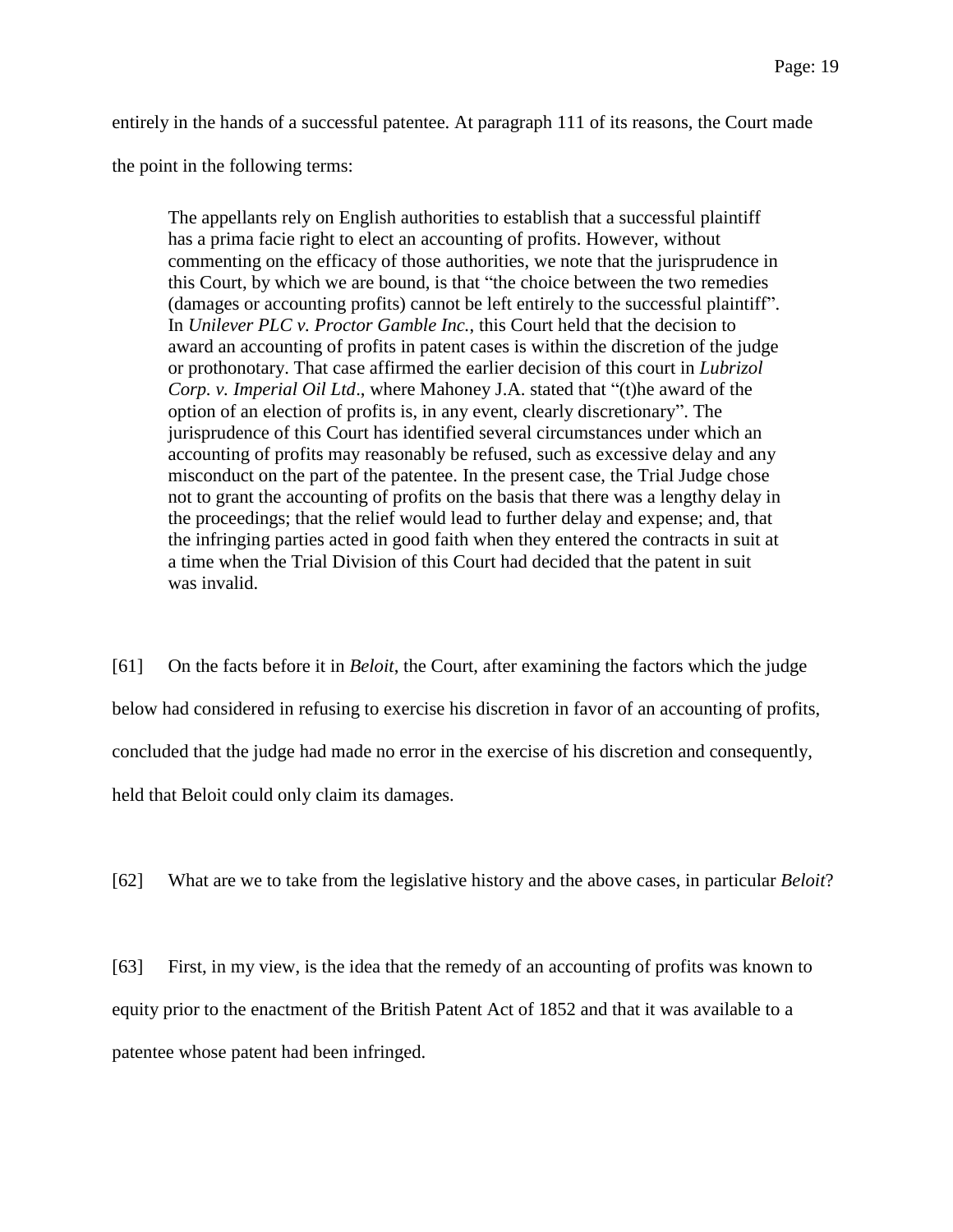[64] Second, the British Patent Act of 1852 in section 42 provided for this remedy. The intention of this enactment was limited to providing to the common law courts the power to make certain orders that had previously only been available in the courts of equity. Prior to 1852, and subsequent thereto, there is no authority whatsoever for the proposition that the remedy of an accounting of profits was also available to the infringer of a patent following a finding of

infringement. The Act did not change this.

[65] Third, Parliament enacted the Patent Act of 1869 which, by way of section 24, adopted English law as it appears in section 42 of the British Patent Act of 1852.

[66] Fourth, *Vidi* stands for the proposition that there are two types of accounts, *i.e.,* interlocutory accounts and a final accounting of profits. A defendant, such as the appellant, can request an interlocutory account for the purpose of dispensing with an interlocutory injunction. An undertaking by a defendant to keep an account in the place of an injunction has been known to law since the introduction of the concept of an account into statutes in England. It will be recalled that in *Beloit,* Valmet argued that subsection 57(1) was limited to interlocutory accounts. In dismissing that argument and in holding that the provisions could not be so limited, our Court did not and could not conclude that an interlocutory account was not contemplated by the provision. To the contrary, in my respectful view, it is clear from the wording of the provision that interlocutory matters fall within the purview of subsection 57(1).

[67] Fifth, it is clear from *Beloit* that the election of a final accounting of profits, following a determination of infringement, necessarily belongs to a patentee, subject to the Court's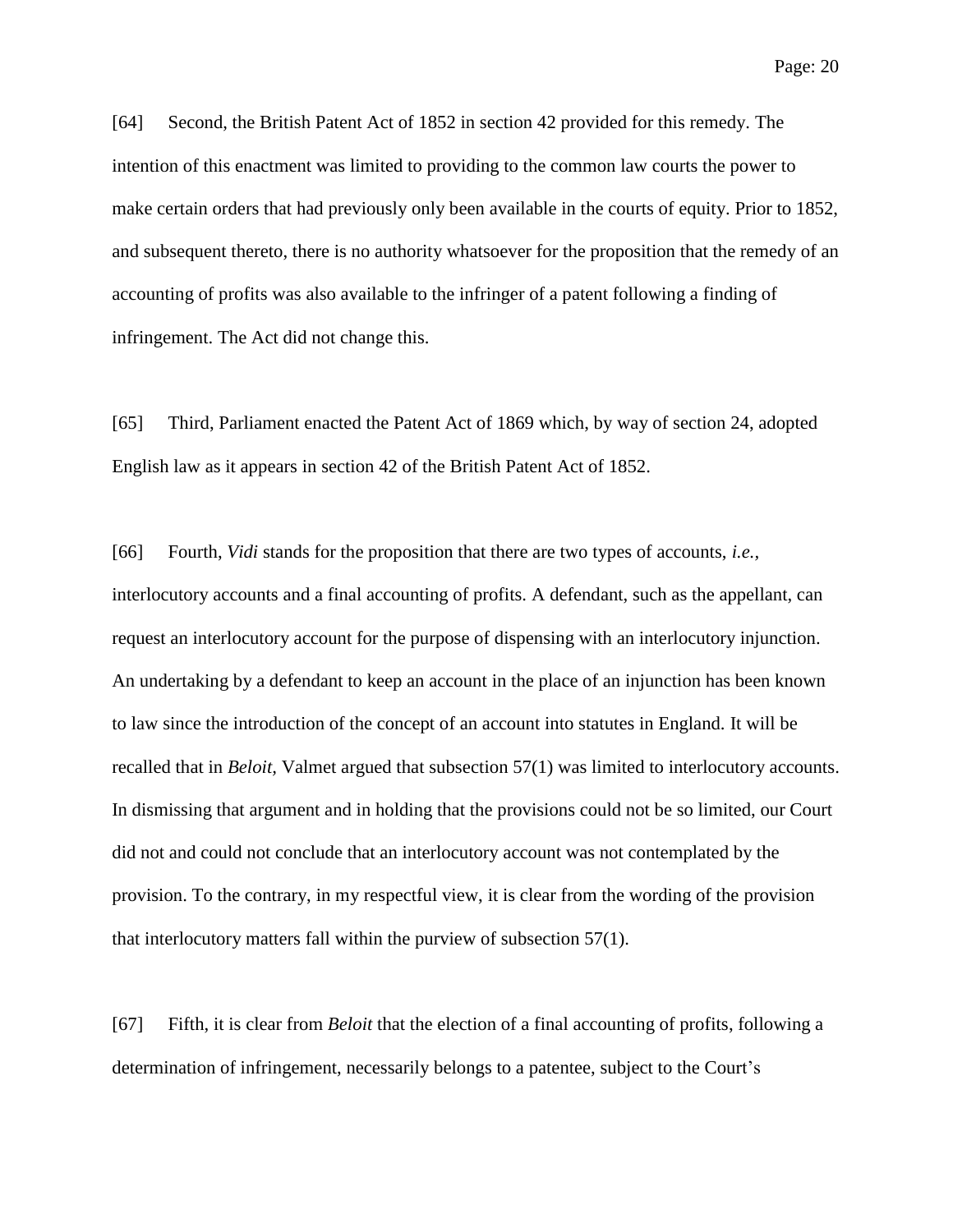discretion. In other words, the Court can refuse to grant the remedy of accounting in which case the patentee shall be entitled to its damages. It is also clear that the Court cannot oblige the patentee to accept as a remedy an accounting of profits if it is not willing to do so.

[68] Consequently, I agree with the Judge when he says at paragraph 10 of his reasons that the appellant's submission, if accepted "would turn the doctrines of equity and parliamentary sovereignty on their heads."

[69] It necessarily follows that I also agree with the Judge that by reason of subsection 55(1), the patentee has a right to damages. In my view, this conclusion does not turn on whether subsection 55(1) is paramount to subsection 57(1). Rather, it is clear that subsection 55(1) gives the patentee a right to damages that cannot be abrogated by the infringing party or the Court.

[70] In *Beloit* the idea that an accounting, following a finding of infringement, might also be available to the infringer does not appear to have been considered by the Court. The fact that the issue raised by the appellant in these proceedings was not raised by Valmet in *Beloit* is, in the end, irrelevant. It is clear from the Court's reasons that the entitlement to damages remains with the patentee. The Court accepted that a patentee had a right to elect subject to its discretion and that where the Court, as it did in *Beloit*, refuses the remedy of accounting, the patentee was entitled to its damages. The appellant's proposition regarding subsection 57(1) cannot be reconciled with the reasons in *Beloit*. The two positions are diametrically opposed.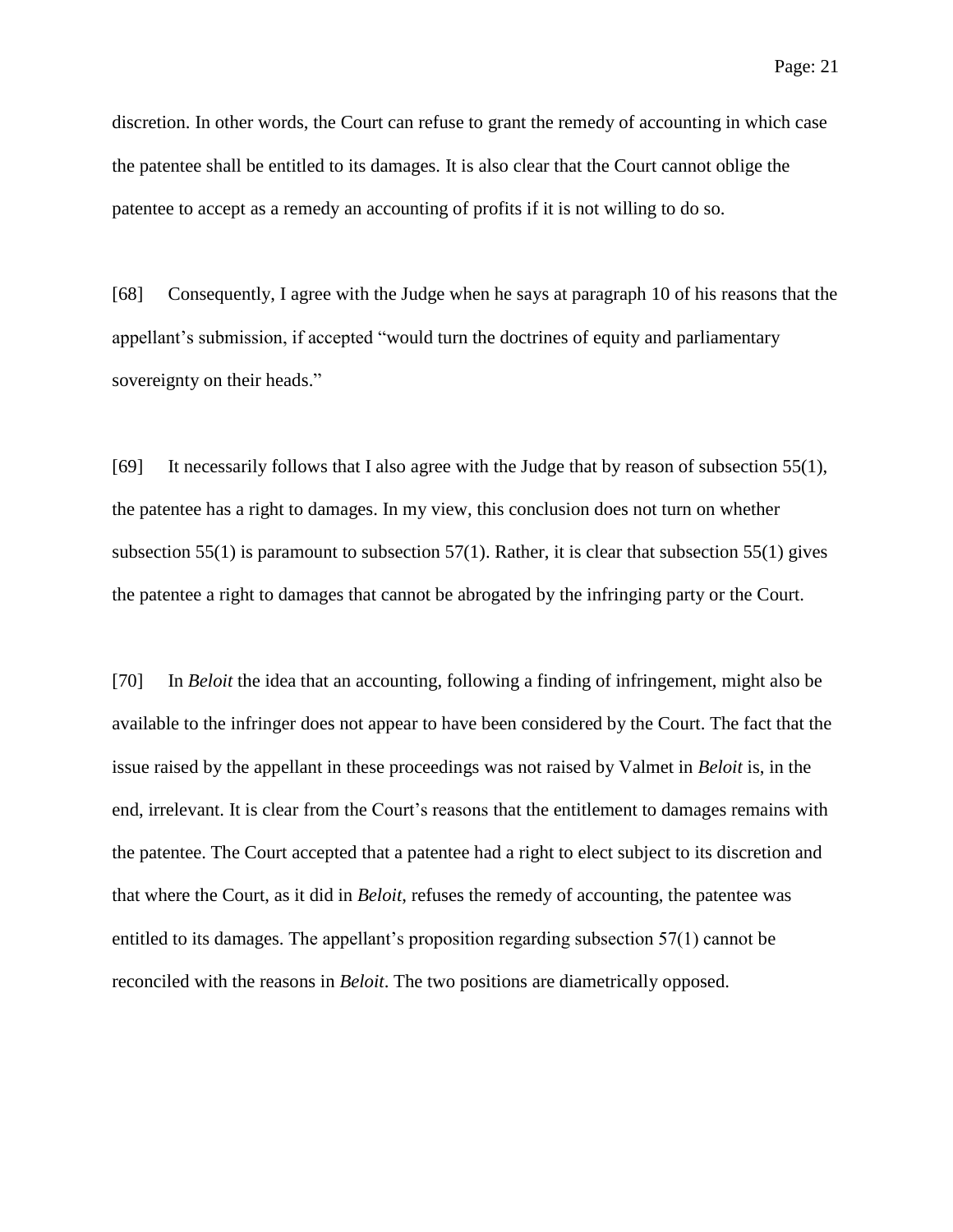[71] Consequently, the Judge was correct to say that, in light of the legislation and the authorities, a patentee always has a right to damages unless waived by election.

[72] In my view, the inclusion of the word "defendant" in subsection 57(1) of the Act does not give the Court the power to grant an election to a defendant following a finding of infringement. Such a remedy is unknown to equity and, as a result, is not a remedy which, in my respectful view, is envisioned in subsection 57(1). However, as I indicated earlier, when faced with a demand for an interlocutory injunction, a defendant may seek, upon application to the Court, to have the demand dismissed upon an undertaking to keep an account.

[73] Before concluding, a few additional remarks are in order.

[74] First, both in its written and oral submissions, the respondents invited us to dismiss the appeal, *inter alia*, because the appellant did not plead a right to elect. Because of the conclusion which I reach, I need not deal with this argument.

[75] Second, in seeking to explain the meaning of the word "defendant" found in subsection 57(1), the respondents argued essentially that the meaning of the word, found in various provisions of the Act, depended on the context in which it was used and that hence a "defendant" did not always mean an infringer. More particularly, the respondents asserted that in subsection 57(1) "defendant" meant patentee. As is clear from the analysis above, it is not the case that "defendant" in subsection 57(1) means patentee.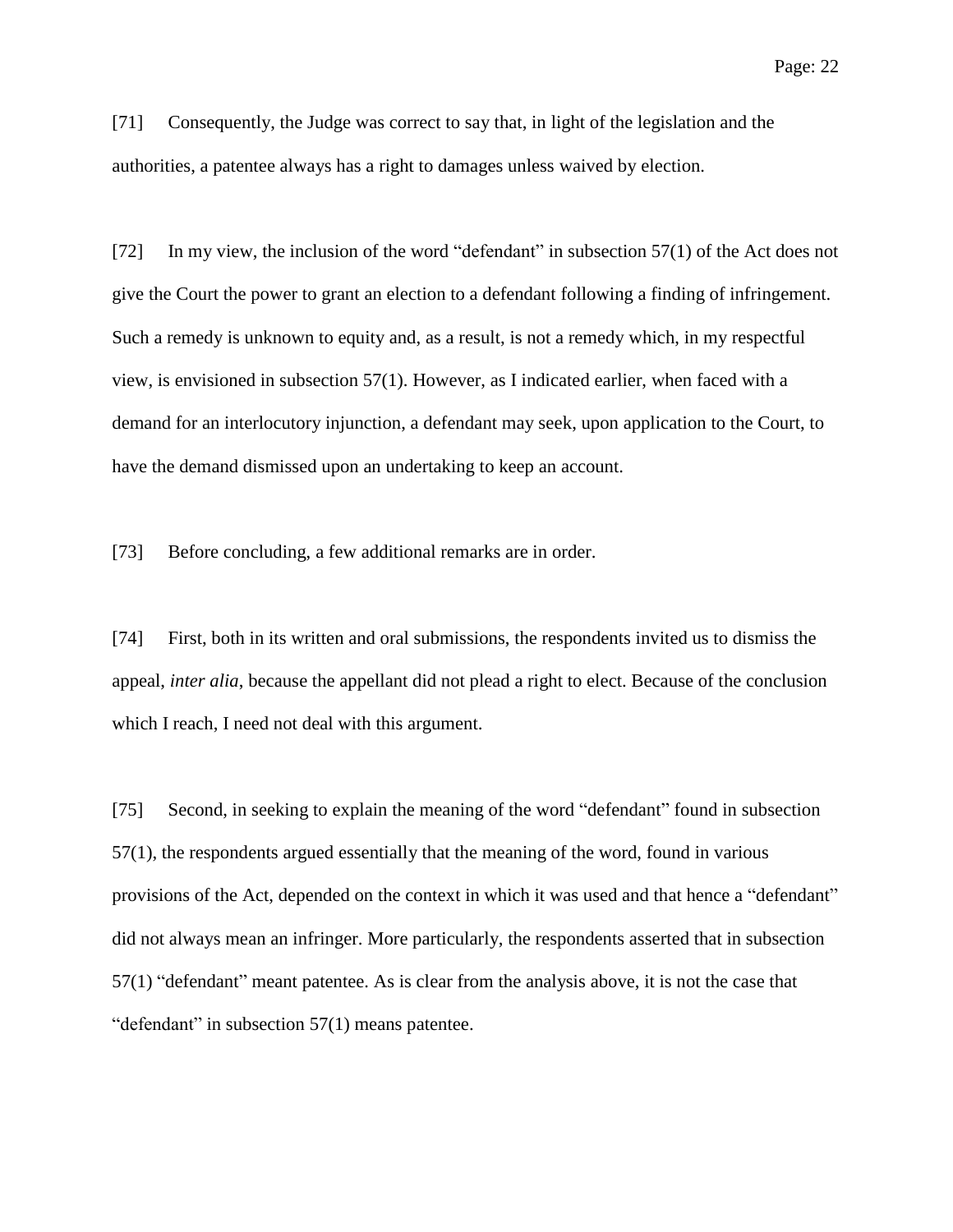# VII. Conclusion

[76] For these reasons, I would dismiss the appeal with costs.

"M Nadon" J.A.

"I agree.

David Stratas J.A."

"I agree.

J. Woods J.A."